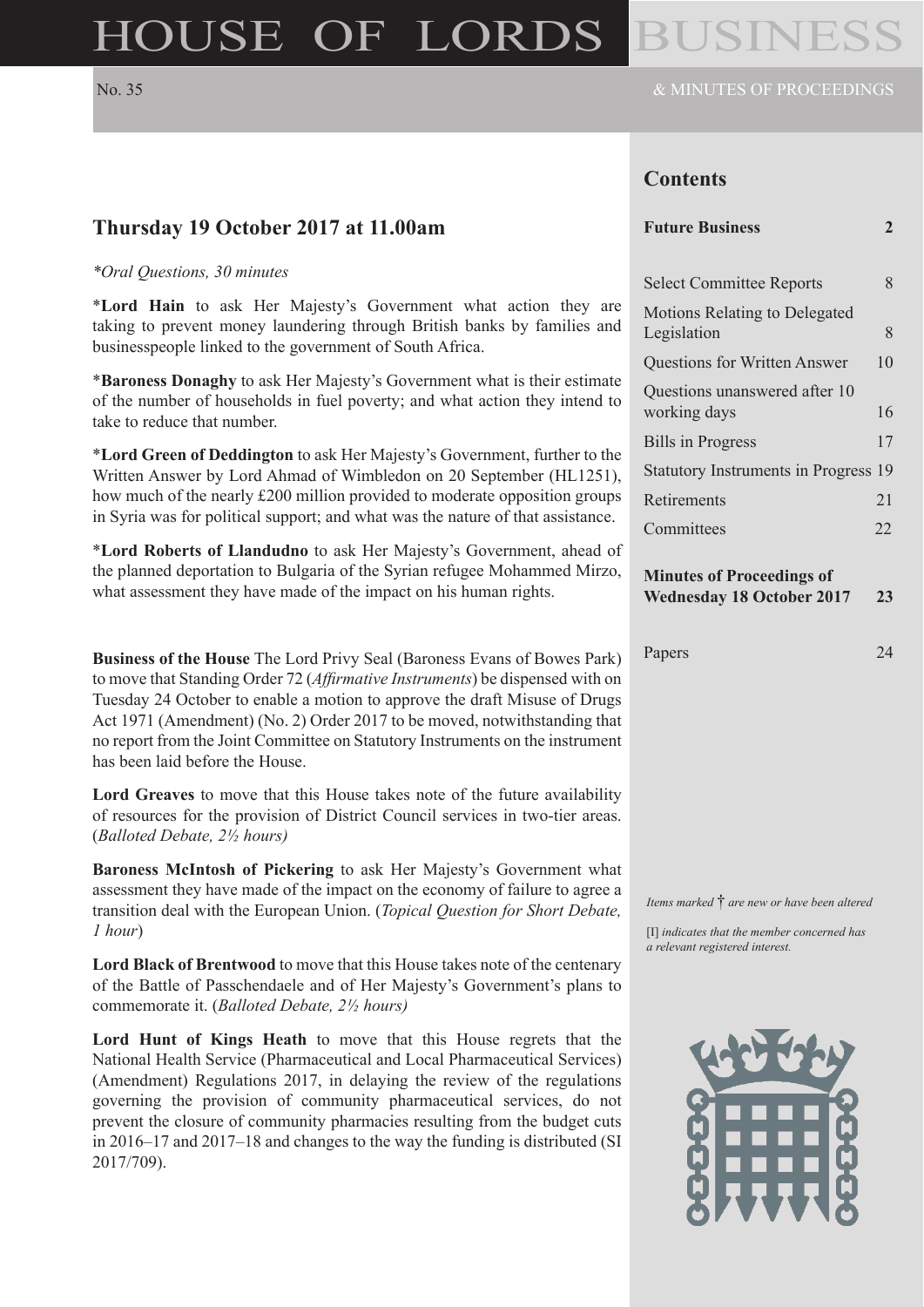**Financial Guidance and Claims Bill [HL]** Baroness Buscombe to move that the amendments for the Report stage be marshalled and considered in the following order:

Clause 1 Schedules 1 and 2 Clauses 2 to 13 Schedule 3

Clauses 14 to 16 Schedules 4 and 5 Clauses 17 to 20 Title.

# **Future Business**

#### **Monday 23 October 2017 at 2.30pm**

†**Sir Theodore Agnew** will be introduced as a Baron.

\***Lord Haskel** to ask Her Majesty's Government what steps they are taking to deal with the concerns of the Money Advice Service and the Financial Conduct Authority about the level of consumer and personal debt in the United Kingdom.

\***Lord Crisp** to ask Her Majesty's Government what is their response to the life science industrial strategy, published on 30 August, with regard to its findings on making the United Kingdom the best place for life sciences businesses to grow and on collaboration with the National Health Service.

\***Lord Morris of Aberavon** to ask Her Majesty's Government, further to the answer by Earl Howe on 5 September (HL Deb, col 1828), what further consideration they have given to reviewing the Armed Forces Act 2006 to deal with serious offences committed by members of the armed forces.

\***Lord Roberts of Llandudno** to ask Her Majesty's Government what assessment they have made of whether banks and building societies are able to undertake immigration checks on approximately 70 million United Kingdom bank accounts as required by the Immigration Act 2016.

*The Senior Deputy Speaker intends to move the following two motions en bloc: but if any Lord objects the motions must be moved separately.*

**Secondary Legislation Scrutiny** The Senior Deputy Speaker to move that Baroness Blackstone be appointed a member of the Select Committee in place of Baroness Gould of Potternewton, resigned.

**Natural Environment and Rural Communities Act 2006** The Senior Deputy Speaker to move that Lord Cavendish of Furness be appointed a member of the Select Committee in place of Baroness Scott of Bybrook, resigned.

†**Space Industry Bill [HL]** Committee (day 3) Lord Callanan *1st and 2nd Reports from the Delegated Powers Committee and 2nd Report from the Constitution Committee*

**Lord Patel** to ask Her Majesty's Government what plans they have for making their science and innovation strategy an effective part of their industrial strategy. (*1½ hours*)

#### **Tuesday 24 October 2017 at 2.30pm**

†**Rona Fairhead** will be introduced as a Baroness.

\***Lord Allen of Kensington** to ask Her Majesty's Government what plans they have to increase the current penalties, including custodial sentences, for animal welfare offences in England to bring them into line with the European average.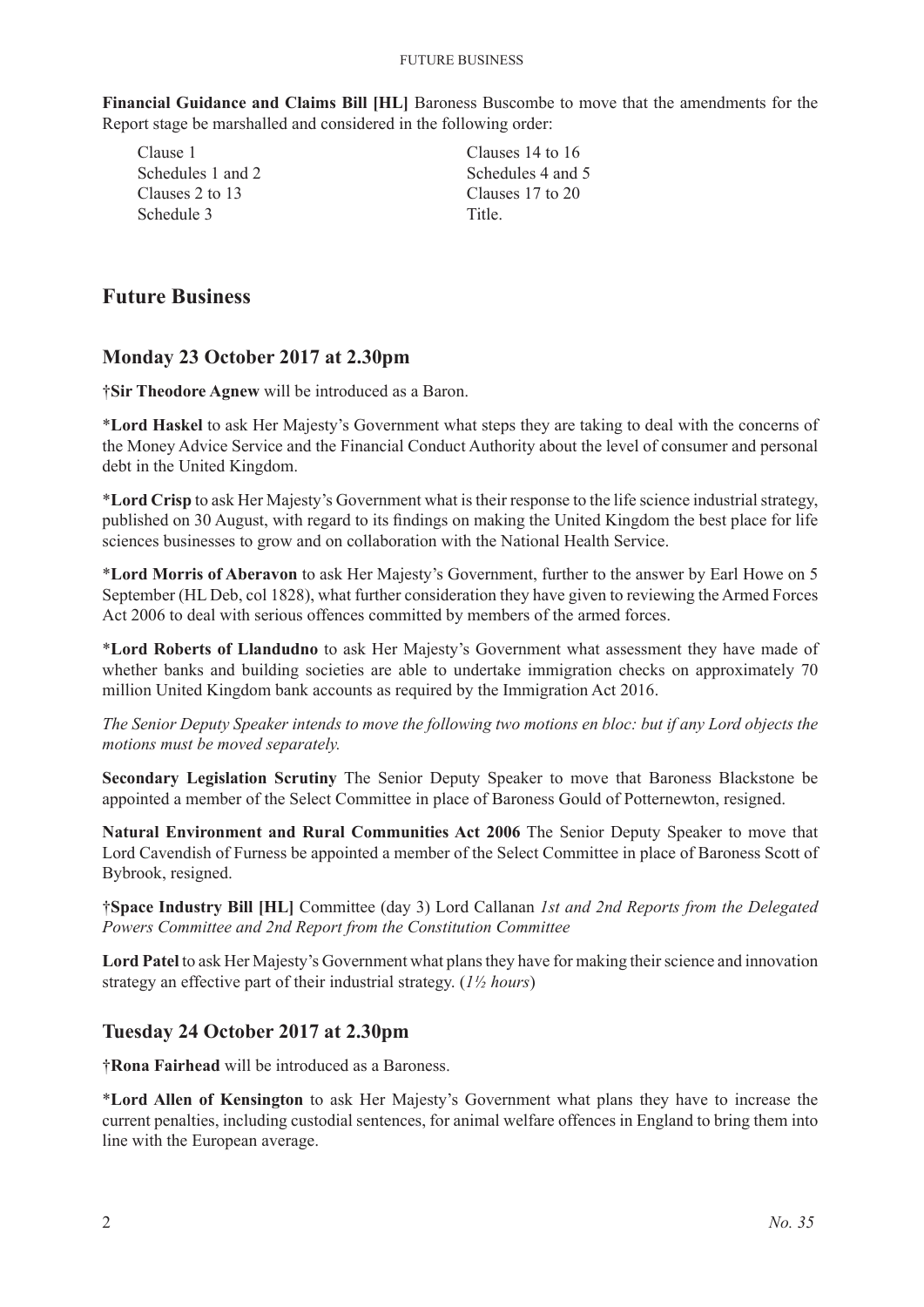\***Lord Rennard** to ask Her Majesty's Government whether it remains their policy to reduce the number of MPs to 600 in accordance with the Parliamentary Voting and Constituencies Act 2011.

\***Lord Foulkes of Cumnock** to ask Her Majesty's Government what discussions they have had with the devolved administrations regarding Brexit.

*Topical oral question. Ballot to be drawn at 1pm on Friday 20 October.*

#### **Financial Guidance and Claims Bill [HL]** Report [Baroness Buscombe]

**Misuse of Drugs Act 1971 (Amendment) (No. 2) Order 2017** Baroness Williams of Trafford to move that the draft Order laid before the House on 17 July be approved. *(Dinner break business) (Instrument not reported by the Joint Committee on Statutory Instruments)*

#### *Grand Committee in the Moses Room at 3.30pm*

**Telecommunications Infrastructure (Relief from Non-Domestic Rates) Bill** Committee [Lord Bourne of Aberystwyth] *5th Report from the Delegated Powers Committee*

#### **Wednesday 25 October 2017 at 3.00pm**

\***Baroness Afshar** to ask Her Majesty's Government what assessment they have made of the impact of official announcements relating to terrorism focussing on the perpetrator's creed rather than the crime committed; and whether any such assessment has informed their practice in such cases.

\***Lord Trefgarne** to ask Her Majesty's Government what steps they propose to take to protect members of the armed forces from repeated inquiries into the same incident.

\***Lord Grocott** to ask Her Majesty's Government what is their assessment of the legislative arrangements giving rise to the Register of Hereditary Peers who wish to stand for election to the House of Lords.

*Topical oral question. Ballot opens at 3pm on Thursday 19 October, to be drawn at 1pm on Monday 23 October.*

**Middle Level Bill** The Senior Deputy Speaker to move that this House do agree with the order made by the Commons set out in their message of 17 October.

**City of London Corporation (Open Spaces) Bill** Second Reading

**Armed Forces (Flexible Working) Bill [HL]** Third Reading [Earl Howe]

**Air Travel Organisers' Licensing Bill** Report [Lord Callanan]

**European Union (Approvals) Bill** Second Reading [Lord Prior of Brampton]

†If the bill is read a second time, Lord Prior of Brampton to move that the bill be committed to a Committee of the Whole House.

**Electricity Capacity (Amendment) Regulations 2017** Lord Prior of Brampton to move that the draft Regulations laid before the House on 23 March be approved. *27th Report, Session 2016–17, from the Joint Committee on Statutory Instruments*

**Electricity Supplier Obligations (Amendment and Excluded Electricity) (Amendment) Regulations 2017** Lord Prior of Brampton to move that the draft Regulations laid before the House on 28 March be approved. *32nd Report, Session 2016–17, from the Secondary Legislation Scrutiny Committee, 27th Report, Session 2016–17, from the Joint Committee on Statutory Instruments*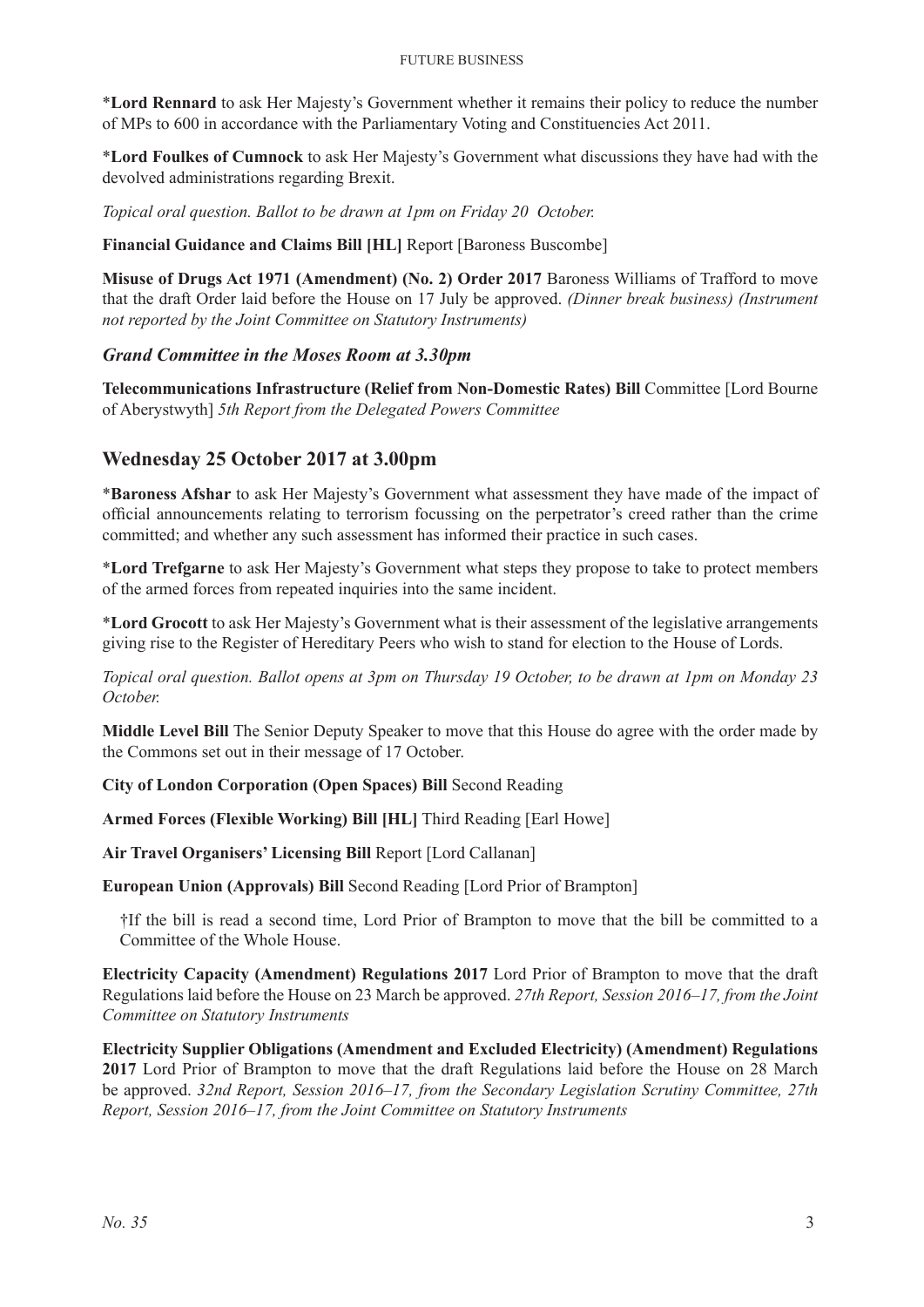#### **Thursday 26 October 2017 at 11.00am**

\***Lord Clark of Windermere** to ask Her Majesty's Government what plans they have to increase staffing levels in the National Health Service to meet anticipated demand during the forthcoming winter period.

\***Lord Triesman** to ask Her Majesty's Government, in the light of the recent meeting of the United Nations General Assembly, what assessment they have made of how the United Kingdom and fellow permanent members of the Security Council can improve the sharing of analysis and co-ordination with allies to ensure enhanced security.

\***Lord Harris of Haringey** to ask Her Majesty's Government what assessment they have made of the sustainability of the current level of funding available for police forces in England and Wales.

*Topical oral question. Ballot opens at 3pm on Friday 20 October, to be drawn at 1pm on Tuesday 24 October.*

**Baroness Smith of Newnham** to move that this House takes note of the case for intergenerational fairness to form a core part of government policy across all departments.

**Baroness Helic** to ask Her Majesty's Government what action they have taken to support the Rohingya refugees currently displaced in Bangladesh. (*Topical Question for Short Debate, 1 hour*)

†**Baroness Miller of Chilthorne Domer** to move that this House takes note of the impact of air and water pollution on the environment and public health.

#### **Friday 27 October 2017 at 10.00am**

**Asset Freezing (Compensation) Bill [HL]** Second Reading [Lord Empey]

If the bill is read a second time, Lord Empey to move that the bill be committed to a Committee of the Whole House.

**Unpaid Work Experience (Prohibition) Bill [HL]** Second Reading [Lord Holmes of Richmond]

If the bill is read a second time, Lord Holmes of Richmond to move that the bill be committed to a Committee of the Whole House.

#### **Democratic Political Activity (Funding and Expenditure) Bill [HL]** Second Reading [Lord Tyler]

If the bill is read a second time, Lord Tyler to move that the bill be committed to a Committee of the Whole House.

#### **Monday 30 October 2017 at 2.30pm**

\***Baroness Wheeler** to ask Her Majesty's Government what preparations are being made to deal with the anticipated rise in flu cases this winter.

\***Baroness Jones of Whitchurch** to ask Her Majesty's Government what assessment they have made of the availability of resources for the support and maintenance of public parks in the United Kingdom.

\***Baroness Lister of Burtersett** to ask Her Majesty's Government what is their assessment of the impact of the benefit rate freeze, in the light of the higher rate of inflation than that anticipated in the original impact assessment.

\***Baroness Walmsley** to ask Her Majesty's Government what action they are taking to ensure that children and young people can obtain timely access to Child and Adolescent Mental Health Services.

**Data Protection Bill [HL]** Committee [Lord Ashton of Hyde]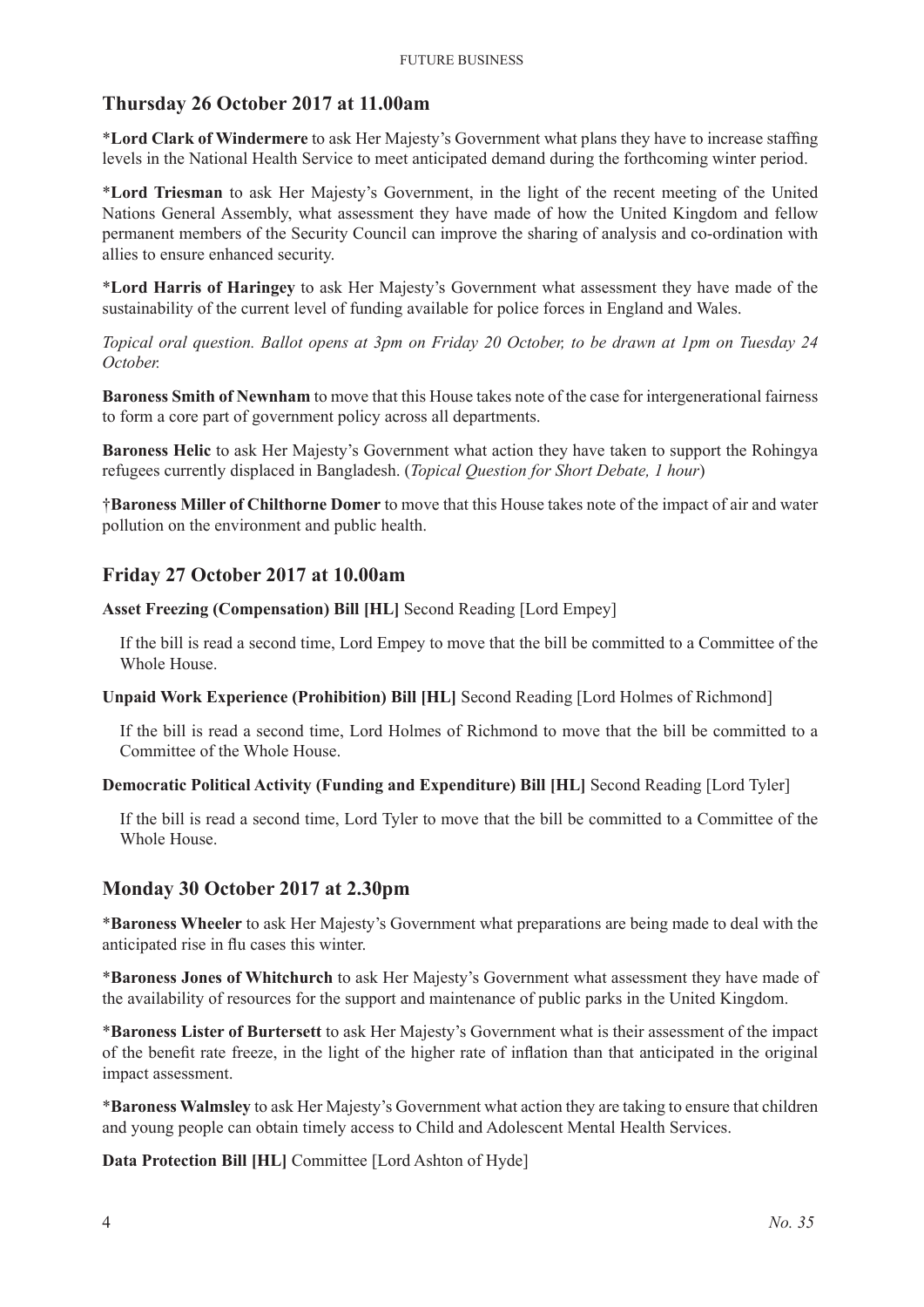**Baroness Hayman** to ask Her Majesty's Government what assessment they have made of progress in the recovery of Sierra Leone from the effect of the Ebola outbreak; and what assistance they are offering the government of Sierra Leone in the recovery effort. (*Dinner break business, 1 hour*)

#### **Tuesday 31 October 2017 at 2.30pm**

\***Lord Ramsbotham** to ask Her Majesty's Government when the review of probation contracts, due for completion in April this year, will be published.

\***Baroness Hayter of Kentish Town** to ask Her Majesty's Government whether they are planning to introduce legislation to require letting agents to join a registration scheme.

†\***Lord Hylton** to ask Her Majesty's Government what consideration they are giving to removing Hamas from their list of terrorist organisations, in the light of its reconciliation agreement with Fatah and reports of its willingness to hold new elections and to recognise the international frontiers of Israel.

*It is expected that the Report stage of the Financial Guidance and Claims Bill [HL] will continue, and that it will conclude.*

**Baroness Randerson** to ask Her Majesty's Government what measures they intend to take to improve the reliability of railway services. (*Dinner break business, 1 hour*)

#### **Wednesday 1 November 2017 at 3.00pm**

\***Lord Collins of Highbury** to ask Her Majesty's Government, further to the answer by Lord Bates on 3 July (HL Deb, col 670), whether they have concluded their consultation on changing the rules relating to overseas development assistance; and if so, what conclusions they have reached.

\***Baroness Smith of Basildon** to ask Her Majesty's Government how many 999 calls were made to the South East Coast Ambulance Service on 23 September to which no ambulance was sent; and what was the average waiting time for ambulance attendance on that day in that area.

\***Baroness Cox** to ask Her Majesty's Government what is their response to the recommendation of the Henry Jackson Society's report *Trafficking Terror* that an International Legal Task Force should be established to gather evidence on sexual violence as a tactic of terrorism.

†**Sanctions and Anti-Money Laundering Bill [HL]** Second Reading [Lord Ahmad of Wimbledon]

#### **Thursday 2 November 2017 at 11.00am**

\***Baroness McDonagh** to ask Her Majesty's Government how the £5 million public fund celebrating the centenary of women acquiring the vote has been allocated.

\***Baroness Gardner of Parkes** to ask Her Majesty's Government whether they have plans to support the return of residential properties, presently let on a short-term basis, to the long-term housing rental market, particularly in London.

\***Lord Faulkner of Worcester** to ask Her Majesty's Government what assessment they have made of the effectiveness and enforcement of the Scrap Metal Dealers Act 2013.

**The Earl of Lindsay** to move that this House takes note of new opportunities and challenges for agriculture, fisheries, and the rural economy in the United Kingdom.

*Topical Question for Short Debate. Ballot opens at 10am on Monday 23 October, to be drawn at 12 noon on Tuesday 24 October.*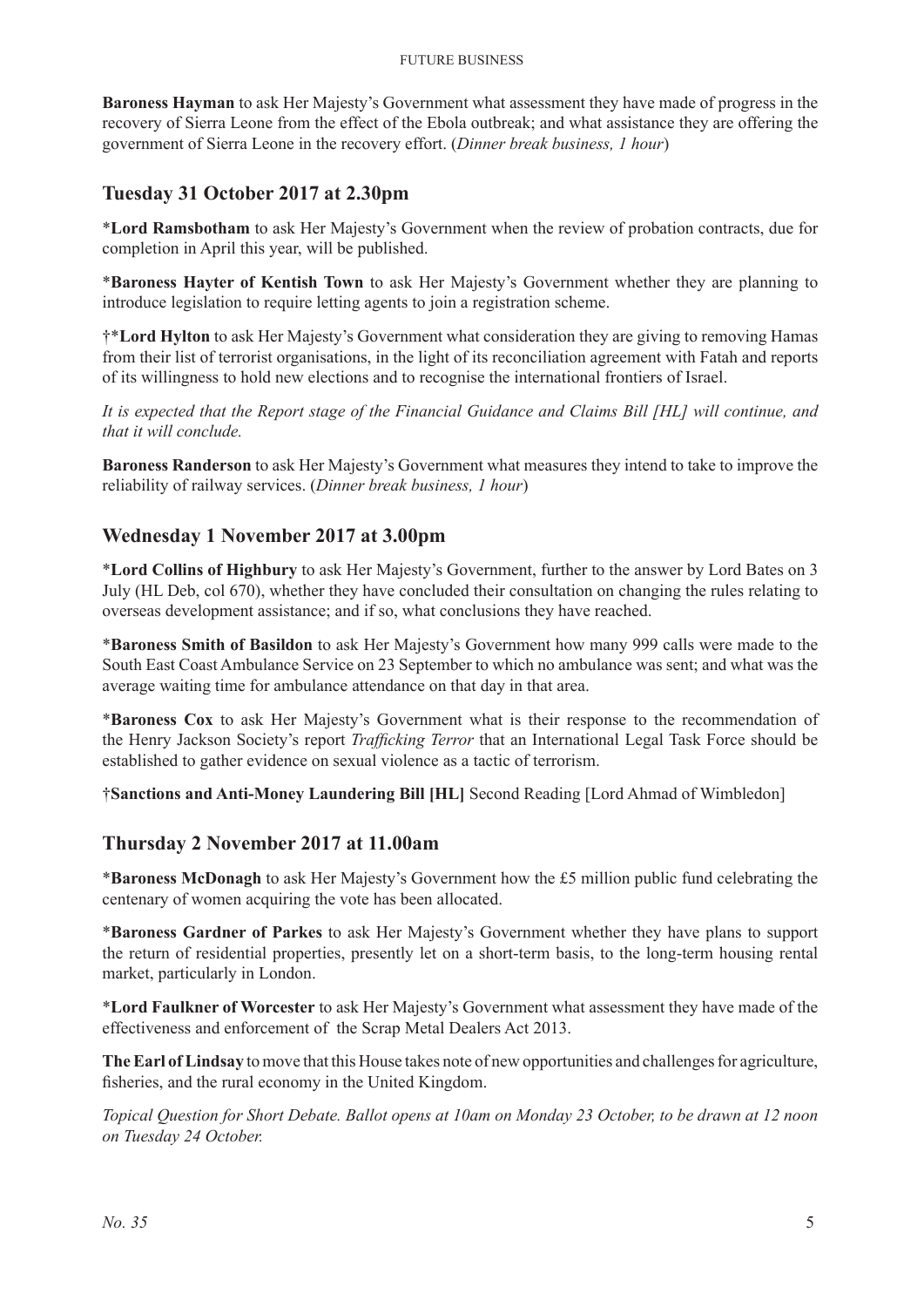**Lord Farmer** to move that this House takes note of *A Manifesto to Strengthen Families*, published on 6 September.

**Lord Chidgey** to ask Her Majesty's Government whether they will ensure that the programme for the Commonwealth Summit in London in 2018 includes a People's Forum and a Parliamentary Forum, the outcomes of which are recorded in the final communiqué, as has been the case for similar summits in the past. (*1½ hours*)

#### **Monday 6 November 2017 at 2.30pm**

\***Lord Dykes** to ask Her Majesty's Government whether they have had any discussions with the European Commission about its proposals for the future of the European Union.

\***Baroness Jones of Moulsecoomb** to ask Her Majesty's Government what steps they are taking to protect rural communities from pesticides; and whether they intend to adopt non-chemical farming methods post-Brexit.

\***Baroness McIntosh of Pickering** to ask Her Majesty's Government what recent discussions they have had with farming organisations about the future of farm support post-Brexit.

\***Lord West of Spithead** to ask Her Majesty's Government what contingency planning has been done to ensure patrolling and enforcement of the United Kingdom's exclusive economic zone and territorial seas after Brexit.

*It is expected that the Committee stage of the Data Protection Bill [HL] will continue.*

#### **Tuesday 7 November 2017 at 11.00am**

\***Baroness Sharples** to ask Her Majesty's Government what progress has been made in eliminating Japanese knotweed.

\***Lord Cotter** to ask Her Majesty's Government what steps, if any, they are taking to support the delivery of digital resilience programmes, such as *Be Strong Online*, in schools and elsewhere, to help young people to explore the digital world safely and to cope if they experience abuse online.

\***The Countess of Mar** to ask Her Majesty's Government whether the symptoms of neurotoxicity caused by prescribed prophylactic drugs are being addressed within veterans' mental health diagnoses.

#### **Monday 13 November 2017 at 2.30pm**

\***Lord Spicer** to ask Her Majesty's Government what estimates they have made of the impact on the eventual financial settlement with the European Union of those European Union assets towards which the United Kingdom made a financial contribution and which at Brexit will remain part of the European Union.

\***Baroness Pidding** to ask Her Majesty's Government what assessment they have made of the impact on road safety of the increase introduced at the end of 2016 in the number of penalty points imposed under a fixed-penalty notice issued for drivers caught using a hand-held mobile phone or other similar device while driving.

\***Lord Addington** to ask Her Majesty's Government why dyslexic students have to pay for an assessment for Disabled Students' Allowance when other disabled students do not.

\***Lord Lee of Trafford** to ask Her Majesty's Government what is the ratio of overseas aid expenditure to defence expenditure in the current financial year.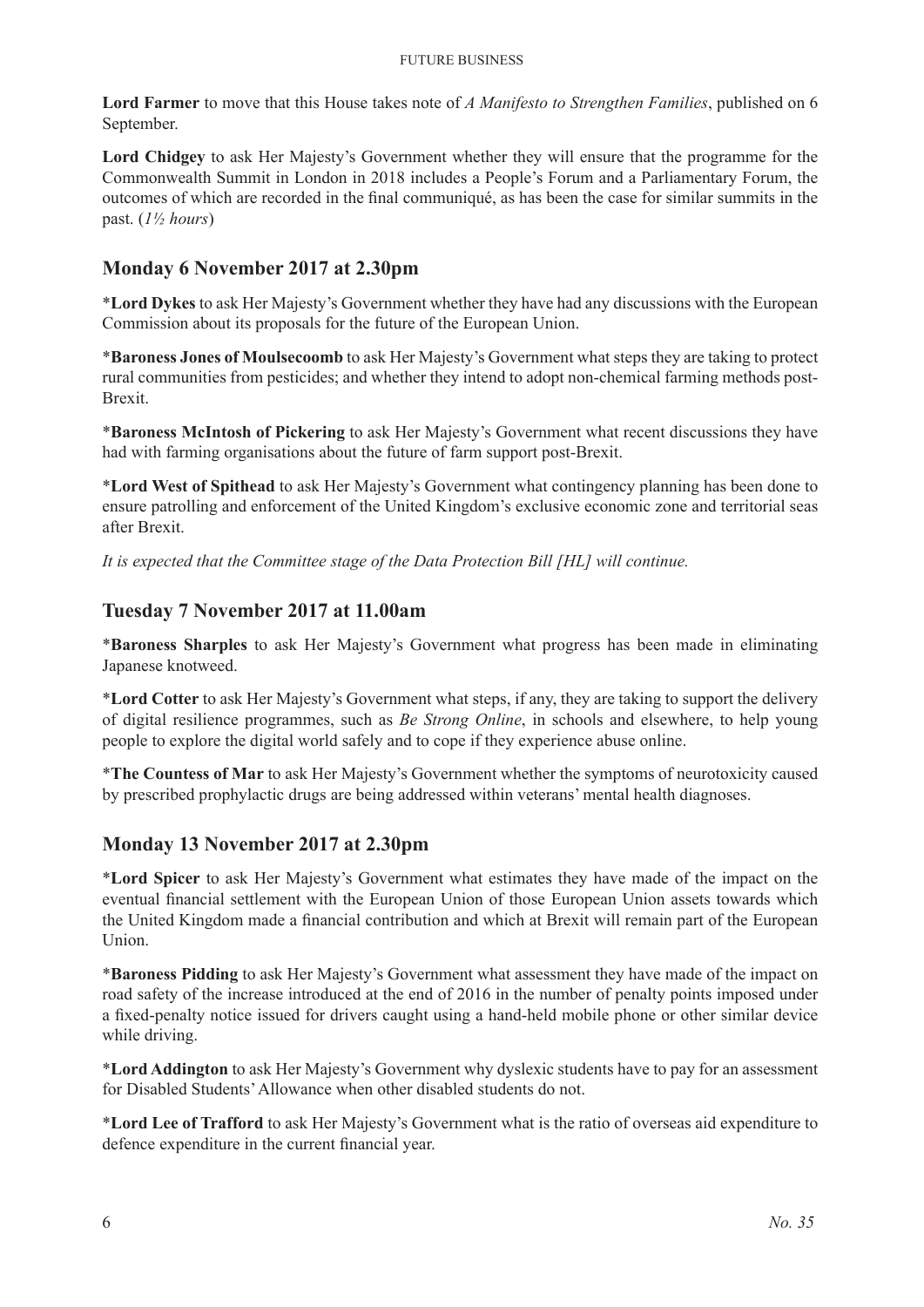#### **Tuesday 14 November 2017 at 2.30pm**

\***Lord Naseby** to ask Her Majesty's Government what work they have undertaken to plan for a fifth generation of New Towns.

\***Viscount Waverley** to ask Her Majesty's Government what assessment they have made of the extent to which the United Kingdom's foreign policy supports the needs of United Kingdom businesses to create and engage with trade opportunities globally.

\***Baroness Miller of Chilthorne Domer** to ask Her Majesty's Government how they expect Brexit will affect United Kingdom food prices over the next five years.

#### **Wednesday 15 November 2017 at 3.00pm**

†\***Lord Holmes of Richmond** to ask Her Majesty's Government what cross-government work they are undertaking to maximise opportunities from the fourth industrial revolution, particularly in terms of digital skills, artificial intelligence, machine learning and distributed ledger technology.

†\***Lord Beith** to ask Her Majesty's Government when they expect to receive the report of the English Churches and Cathedrals Sustainability Review, which was announced in 2016. [I]

†\***Lord Harries of Pentregarth** to ask Her Majesty's Government what assessment they have made of the petition presented to the United Nations by people of West Papua requesting that the United Nations carry out its 1962 commitment to let the West Papuan people exercise the right of self-determination.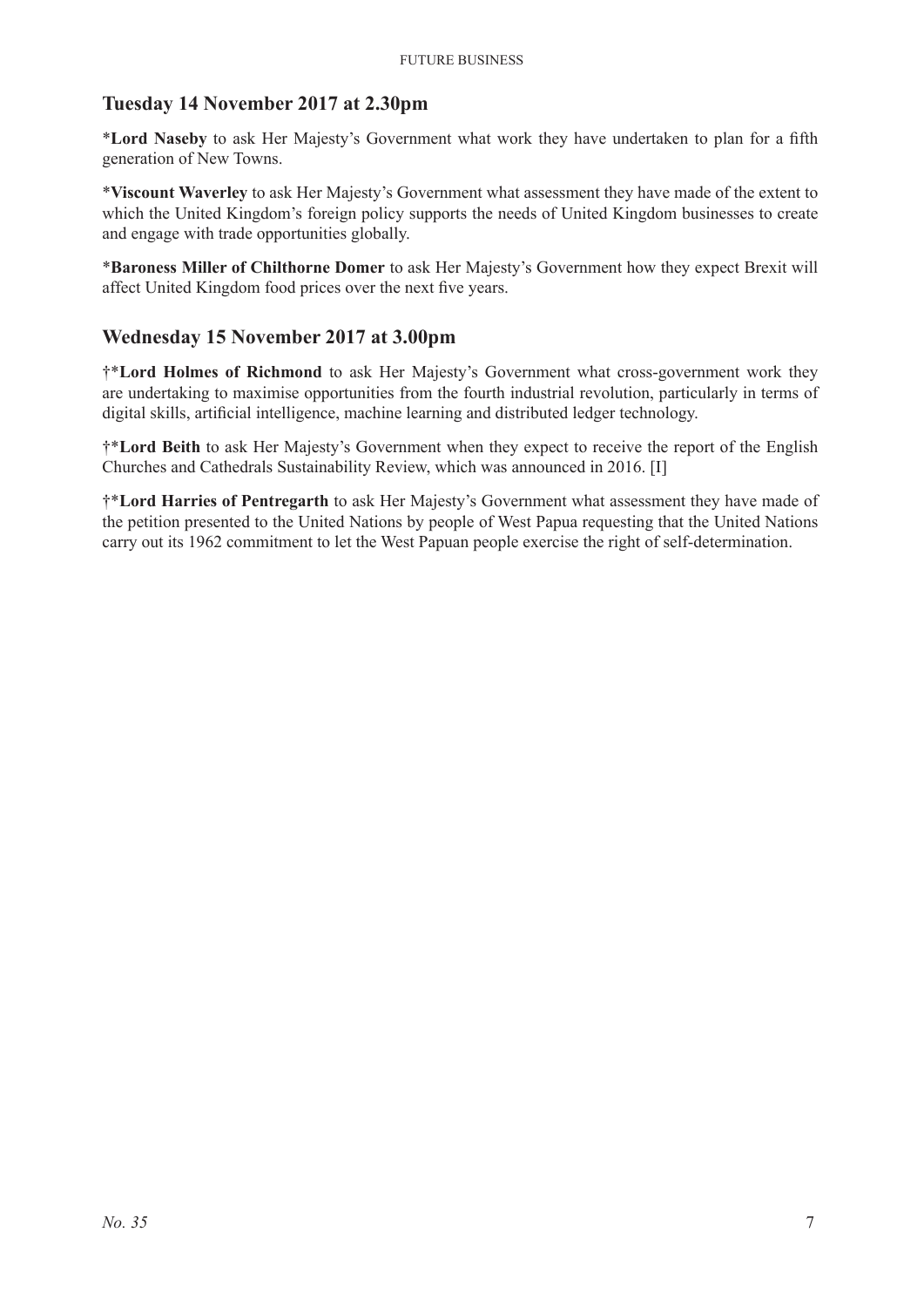#### **Motions for Balloted Debate**

*Ballot on 2 November for debate on 23 November. Time limit 2½ hours.*

#### **Select Committee Reports**

*The date on which the report was published is in italics.*

**Baroness Kennedy of The Shaws** to move that this House takes note of the Report from the European Union Committee *Brexit: justice for families, individuals and businesses?* (17th Report, Session 2016–17, HL Paper 134) *20 March*

**Lord Whitty** to move that this House takes note of the Report from the European Union Committee *Brexit: trade in non-financial services* (18th Report, Session 2016–17, HL Paper 135) *22 March*

**Lord Boswell of Aynho** to move that this House takes note of the Report from the European Union Committee *Brexit: the Crown Dependencies* (19th Report, Session 2016–17, HL Paper 136) *23 March*

**Baroness Tyler of Enfield** to move that this House takes note of the Report from the Select Committee on Financial Exclusion *Tackling Financial Exclusion: A country that works for everyone?* (Session 2016–17, HL Paper 132) *25 March*

**Baroness McIntosh of Pickering** to move that this House takes note of the Report from the Select Committee on the Licensing Act 2003 *The Licensing Act 2003: post-legislative scrutiny* (Session 2016– 17, HL Paper 146) *4 April*

**Lord Patel** to move that this House takes note of the Report from the Select Committee on the Longterm Sustainability of the NHS *The Long-term Sustainability of the NHS and Adult Social Care* (Session 2016–17, HL Paper 151) *5 April*

**Baroness Pitkeathley** to move that this House takes note of the Report from the Select Committee on Charities *Stronger charities for a stronger society* (Session 2016–17, HL Paper 133) *26 March*

**Lord Forsyth of Drumlean** to move that this House takes note of the Report from the Economic Affairs Committee *Brexit and the Labour Market* (1st Report, HL Paper 11) *21 July*

**Baroness Verma** to move that this House takes note of the Report from the European Union Committee *Operation Sophia: a failed mission* (2nd Report, HL Paper 5) *12 July*

## **Motions Relating to Delegated Legislation**

**Lord Kirkwood of Kirkhope** to move that this House regrets that the Universal Credit (Housing Costs Element for Claimants Aged 18 to 21) (Amendment) Regulations 2017 have been published without the guidance which will be key to understanding how the legislation will work in practice (SI 2017/252). *28th Report from the Secondary Legislation Scrutiny Committee, Session 2016–17*

Lord German to move that this House regrets that the Social Security Benefit Up-rating Regulations 2017 do not take account of the impact of leaving the European Union on the state pensions of United Kingdom citizens living in the European Union (SI 2017/349).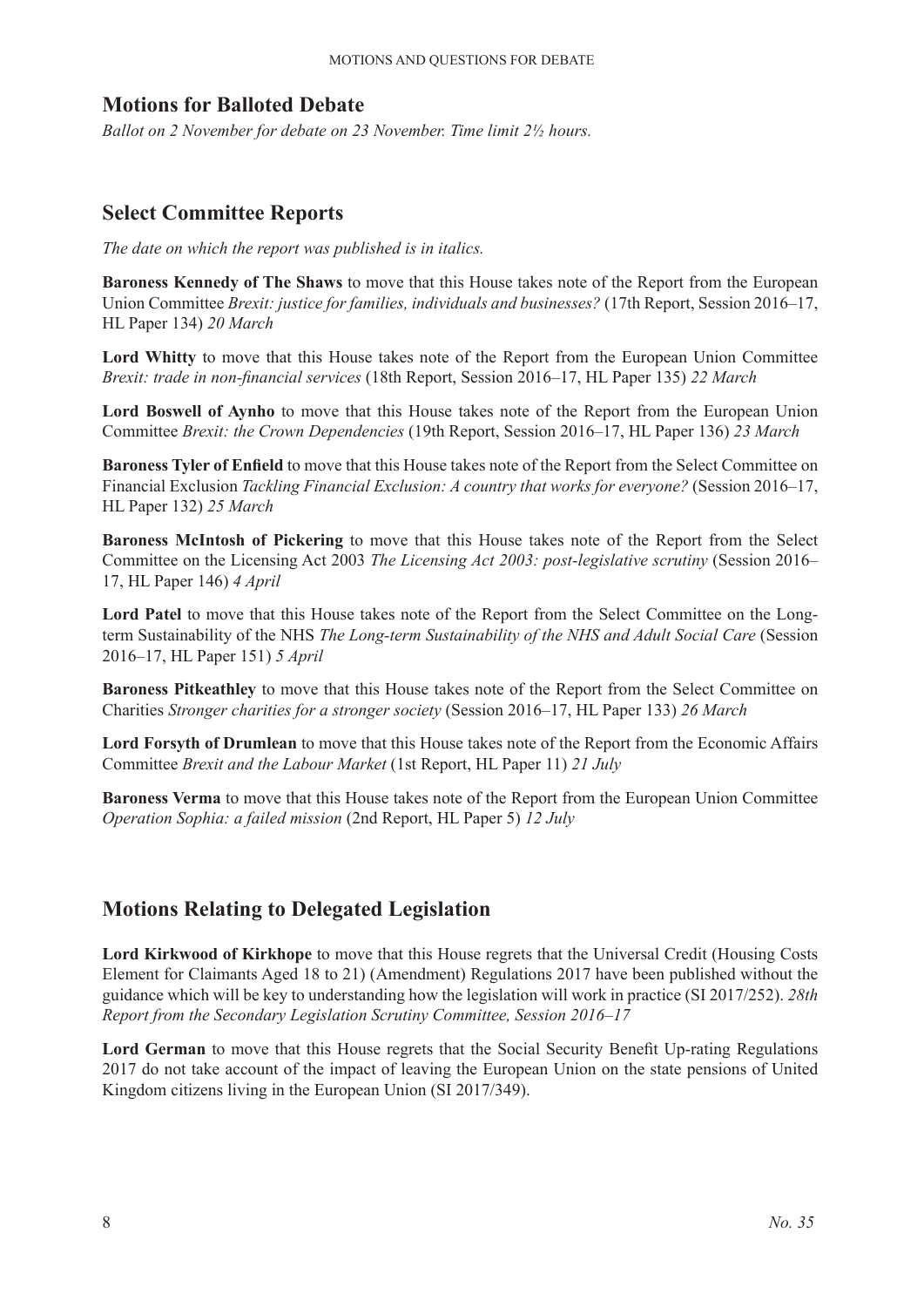Lord Hodgson of Astley Abbotts to move that this House regrets that the Universal Credit (Tenant Incentive Scheme) Amendment Regulations 2017 may disadvantage some of the poorest members of society (SI 2017/427). *31st Report from the Secondary Legislation Scrutiny Committee, Session 2016–17*

**Lord Tunnicliffe** to move that this House regrets that Her Majesty's Government has introduced the Money Laundering, Terrorist Financing and Transfer of Funds (Information on the Payer) Regulations 2017, the Information about People with Significant Control (Amendment) Regulations 2017 and the Scottish Partnerships (Register of People with Significant Control) Regulations 2017 without sufficient assessment of the effectiveness and value for money of the bureaucratic process proposed; and notes, with approval, that the Secondary Legislation Select Committee has questioned "the seriousness with which the Government view the process of scrutiny of secondary legislation" (SIs 2017/692, 2017/693 and 2017/684). *2nd Report from the Secondary Legislation Scrutiny Committee*

**Lord Rosser** to move that this House takes note of the Criminal Justice (European Investigation Order) Regulations 2017 (SI 2017/730). *4th Report from the Secondary Legislation Scrutiny Committee*

**Lord McAvoy** to move that this House regrets that Her Majesty's Government has introduced the Social Security (Restrictions on Amounts for Children and Qualifying Young Persons) (Amendment) Regulations (Northern Ireland) 2017 without proper consideration of the impact of the disclosure requirements in section 5 of the Criminal Law Act (Northern Ireland) 1967, and the effect this policy will have on women in Northern Ireland who are in a position to disclose personal information and third parties who may facilitate a disclosure; and notes, with concern, that the regulations have been introduced at a time when a serving Northern Ireland Executive has not been established (SR 2017/79). *1st Report from the Secondary Legislation Scrutiny Committee*

**Lord Hunt of Kings Heath** to move that this House regrets that the National Health Service (Charges to Overseas Visitors) (Amendment) Regulations 2017 do not clarify how upfront charging can work without increasing barriers to healthcare for vulnerable groups, how they will not breach equality legislation through the potential use of racial profiling as a means to identify chargeable patients, and how the extension of charging to community services will not lead to patients being prevented from accessing preventative care programmes; and further regrets that they have been introduced without sufficient assessment of the effectiveness and value for money of the bureaucratic process proposed (SI 2017/756).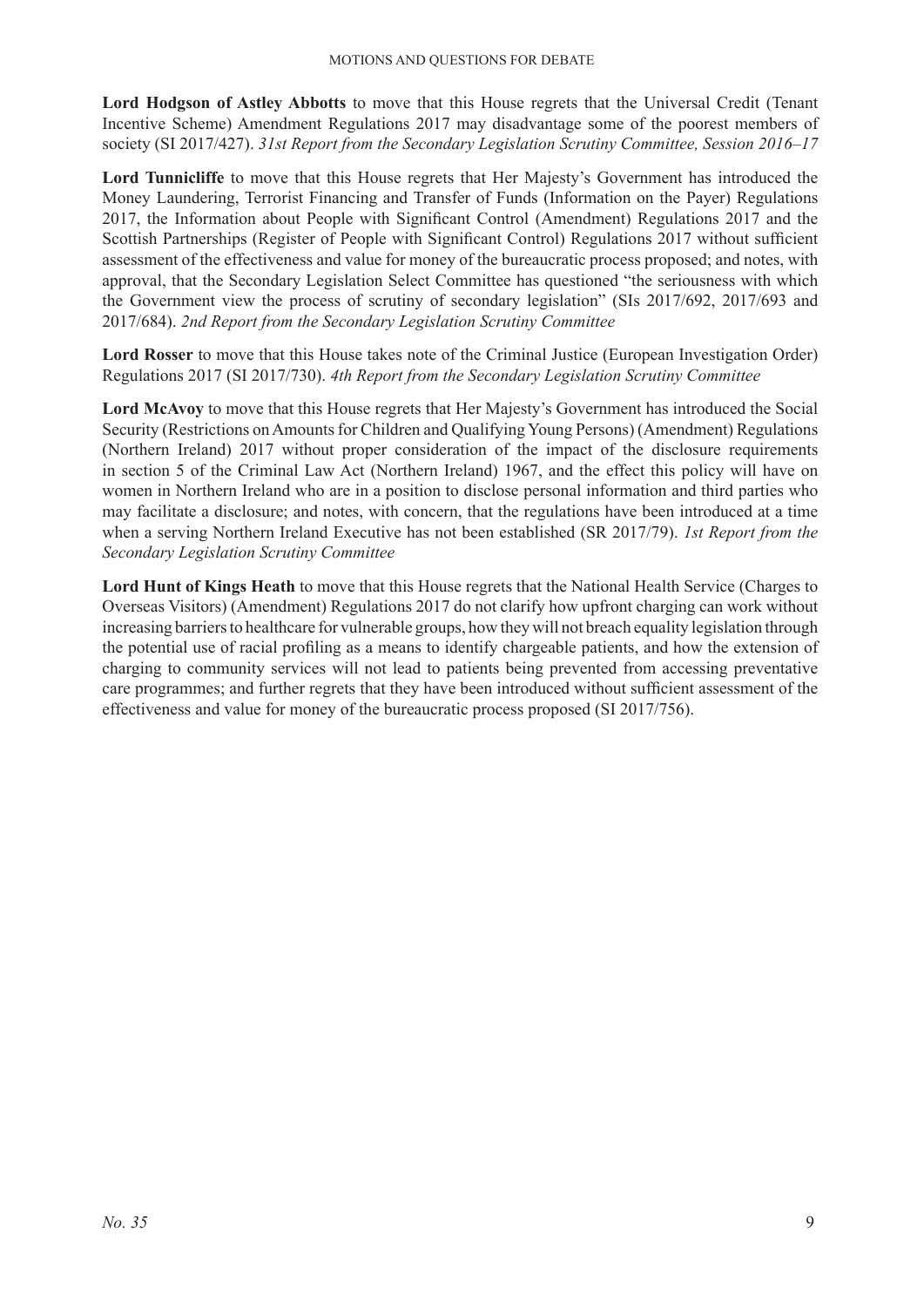# **Questions for Written Answer**

*Tabled on 18 October and due for answer by 1 November.*

Lord Alton of Liverpool to ask Her Majesty's Government what assessment they have made of the recommendation in paragraph 6.2.4. of Council of Europe Resolution 2190 (2017). HL2159

**Lord Alton of Liverpool** to ask Her Majesty's Government what steps they are planning to take under paragraph 6.2.5. of Council of Europe Resolution 2190 (2017) to support the collection and preservation of evidence of Daesh's crimes. HL2160

**Lord Alton of Liverpool** to ask Her Majesty's Government what steps they are taking to ensure that the Investigative Team investigates cases of individuals forcibly displaced by Daesh in Iraq, including of Iraqi Christians from Nineveh Plains and of Yazidis from Sinjar. HL2161

**Lord Black of Brentwood** to ask Her Majesty's Government how many pedestrian deaths involving a cyclist were recorded in each of the last five years for which figures are available. HL2162

Lord Black of Brentwood to ask Her Majesty's Government whether they plan to review the law concerning dangerous driving to include dangerous driving by cyclists. HL2163

**Lord Black of Brentwood** to ask Her Majesty's Government when funding for Operation Grange, investigating the disappearance of Madeleine McCann, is due to end. HL2164

**Lord Blencathra** to ask Her Majesty's Government what assessment they have made of the current state of negotiations regarding Convention 108 of the Council of Europe and when they anticipate agreement to this Convention from all countries of the Council of Europe. HL2165

**Lord Blencathra** to ask Her Majesty's Government what plans they have to ensure that British citizens who have fought for ISIL in Syria, and who have surrendered or been captured after the fall of Raqqa, will face justice in Syria and will not be repatriated to the UK. HL2166

**Lord Blencathra** to ask Her Majesty's Government what assessment they made of the content of the OECD Economic Survey of the United Kingdom 2017 before agreeing to the same report being launched in the buildings of HM Treasury. HL2167

**Lord Blencathra** to ask Her Majesty's Government what assessment they have made of the accuracy of predictions made by the OECD, in the light of the statement made by OECD Director General, Jose Angel Gurria on 27 April 2016, which suggested that a UK exit from the EU would immediately hit confidence and would result in UK GDP being reduced by 3 per cent by 2020. HL2168

**Lord Bradley** to ask Her Majesty's Government how many incidents in prisons have required (1) the use of the National Tactical Response Group, (2) the deployment of Tornado teams, and (3) the opening of Gold Command, in each month in 2016 and 2017; and what were the reasons for the action taken in each case.  $HL2169$  [I]

**Lord Bradley** to ask Her Majesty's Government how many children suffered injuries during the use of restraint in each custodial institution in each of the last five years. HL2170 [I]

**Lord Bradley** to ask Her Majesty's Government how many prisons in England and Wales have implemented a smoking ban.  $HL2171$  [I]

**Lord Bradley** to ask Her Majesty's Government what plans they have for a roll-out of a smoking ban in prisons. HL2172 [I]

**Lord Bradley** to ask Her Majesty's Government what guidance has been issued to prisons ahead of introducing a smoking ban; what support is available to prisoners in preparation for a smoking ban; and what on-going support will be available to prisoners once the smoking ban has come into effect.

HL2173 [I]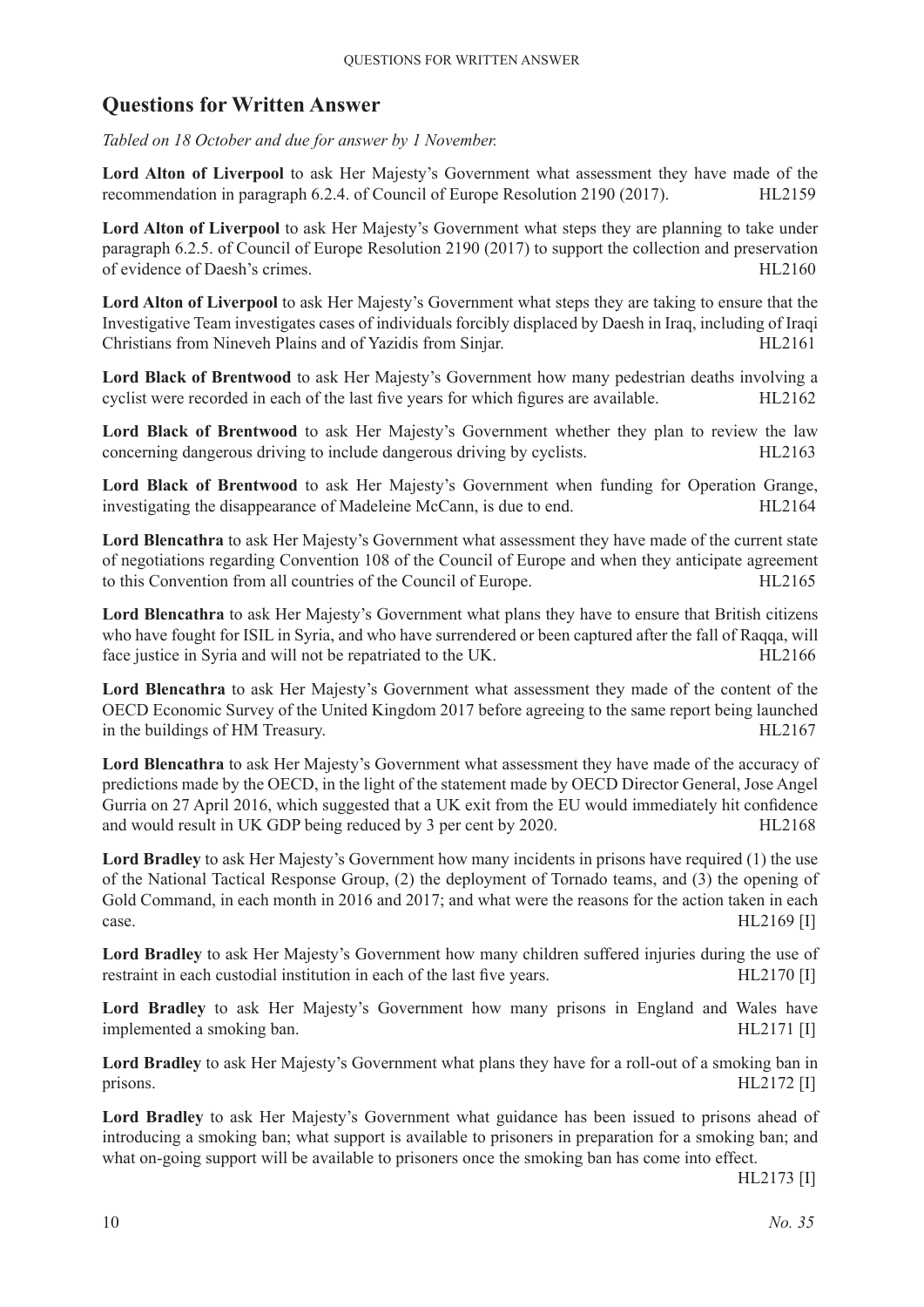**Lord Brooke of Alverthorpe** to ask Her Majesty's Government whether they have a programme and timetable to increase funding for mental health research from its current level of six per cent of health research so that it can achieve parity with funding for physical health research. HL2174

**Lord Brooke of Alverthorpe** to ask Her Majesty's Government when they anticipate that mental health research funding will achieve parity with funding for physical health research. HL2175

**Lord Brooke of Alverthorpe** to ask Her Majesty's Government how much money has been invested in UK mental health research over the past five years and how much of this has come each year from the EU. HL2176

**Lord Brooke of Alverthorpe** to ask Her Majesty's Government whether they intend to maintain the current levels of total funding for UK mental health research after the UK leaves the EU. HL2177

**Lord Brooke of Alverthorpe** to ask Her Majesty's Government how many EU nationals engaged in mental health research have left the UK since 23 June 2016, and how this number compares with the same time period before 23 June 2016. HL2178

**Lord Brooke of Alverthorpe** to ask Her Majesty's Government whether they have any plans to produce an alcohol strategy. HL2179

Lord Donoughue to ask Her Majesty's Government, in relation to electricity costs, what they estimate the percentage increase will be for Balancing Services Use of System charges between (1) now and 2020, and (2) now and 2030; and what proportion of these increases will be attributable to efforts to connect renewable energy sources to the national grid. HL2180

**Lord Donoughue** to ask Her Majesty's Government, in relation to electricity costs, what they estimate the percentage increase will be for Distribution Services Use of System charges between (1) now and 2020, and (2) now and 2030; and what proportion of these increases will be attributable to efforts to connect renewable energy sources to the national grid. HL2181

**Lord Donoughue** to ask Her Majesty's Government, in relation to electricity costs, what they estimate the percentage increase will be for Transmission Network Use of System charges between (1) now and 2020, and (2) now and 2030; and what proportion of these increases will be attributable to efforts to connect renewable energy sources to the national grid. HL2182

**Lord Elystan-Morgan** to ask Her Majesty's Government why the Joint Ministerial Committee on EU negotiations did not meet between February 2017 and October 2017. HL2183

**Lord Elystan-Morgan** to ask Her Majesty's Government, further to the statement made by Baroness Goldie on 17 October (HL Deb, col 511), what undertakings they have provided to the devolved administrations to seek to negotiate with the EU in such a way as to serve the interests of the devolved administrations and the people they represent. HL2184

**Lord Elystan-Morgan** to ask Her Majesty's Government, further to the statement made by Baroness Goldie on 17 October (HL Deb, col 511), (1) how many times the Secretary of State for Exiting the EU has spoken to Welsh government ministers since the 2017 General Election; (2) which ministers were spoken to; (3) when such discussions took place; (4) whether agendas or minutes for such discussions were produced; and (5) whether, in such meetings, consideration was given to raising issues which were subsequently discussed in the October meeting of the Joint Ministerial Committee on EU negotiations.

HL2185

**Lord Empey** to ask Her Majesty's Government what representations they have made to the Electoral Office for Northern Ireland regarding the cancelling of its schools outreach programme. HL2186

**Lord Empey** to ask Her Majesty's Government what representations they have made to the Electoral Office for Northern Ireland regarding the closing of its telephone helpline. HL2187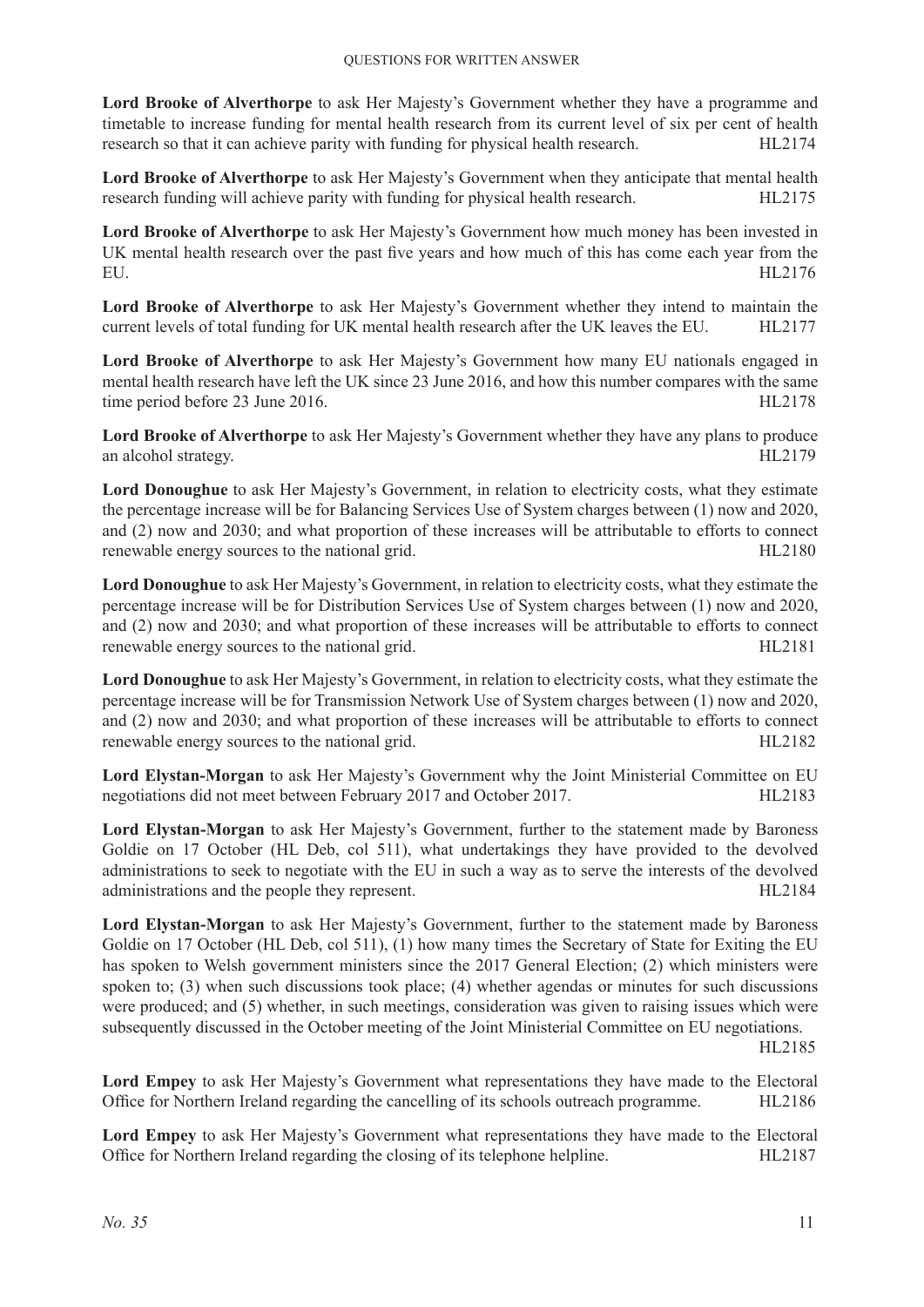**Lord Empey** to ask Her Majesty's Government what representations they have made to the Electoral Office for Northern Ireland regarding the number of staff working overtime to cover vacant positions, and the annual costs involved. The state of the annual costs involved.

**Lord Empey** to ask Her Majesty's Government what representations they have made to the Electoral Office for Northern Ireland regarding whether plans to introduce online registration are (1) on time and (2) within budget. HL2189

**Lord Empey** to ask Her Majesty's Government whether they have made recent representations to the Electoral Office for Northern Ireland concerning their budget allocation for the current and subsequent financial years; and how the current budget compares with the budget for 2015–16. HL2190

**Lord Freyberg** to ask Her Majesty's Government (1) how many National Clinical Audits and Patient Outcome Audits there are currently in NHS England under the Healthcare Quality Improvement Partnership; (2) what percentage of care costs and English disability adjusted life years these audits cover; and (3) which diseases currently have patient reported outcomes, and which will have by next year.

HL2191

**Lord Freyberg** to ask Her Majesty's Government what progress they have made in implementing the recommendations of the National Cancer Taskforce in the report *Achieving world-class cancer outcomes: A strategy for England 2015–2020*, and in particular (1) whether the "patient experience on par with clinical effectiveness and safety" workstreams have been established; (2) if established, when their implementation plans will be published; and (3) when the first pilots of patient reported outcomes are due to report. HL2192

**Lord Freyberg** to ask Her Majesty's Government where prostate cancer patients may find clear and easily accessible information regarding the variation in rates of incontinence and impotence after radical prostatectomy across the various providers in NHS England; and what are the lowest and highest rates of post-operative incontinence across NHS centres providing that procedure. HL2193

**Lord Freyberg** to ask Her Majesty's Government what consideration they have given to allowing the routine and pseudonymised linking of existing care audit clinical outcome data to NHS activity data in order to make the UK a more attractive destination for medical research and innovation. HL2194

**Lord Freyberg** to ask Her Majesty's Government how many students have completed their studies in the UK over the last 20 years at (1) undergraduate, (2) taught masters, and (3) doctorate level, in (a) molecular biology, biochemistry and related disciplines, and (b) medicinal chemistry and other areas of drug development. HL2195

**Lord Freyberg** to ask Her Majesty's Government how many students have completed their studies in the UK over the last 20 years at (1) undergraduate, (2) taught masters, and (3) doctorate level, in (a) biostatistics and medical statistics, and (b) regulatory science. HL2196

**Baroness Garden of Frognal** to ask Her Majesty's Government what assessment they have made of the level of maintenance support awarded to nursing students who study on a full-time basis via distance learning. HL2197

**Baroness Garden of Frognal** to ask Her Majesty's Government when the terms of reference and membership of the major review of university funding and student financing, announced by the Prime Minister on 4 October, will be published. HL2198

**Lord Hunt of Kings Heath** to ask Her Majesty's Government how many departments have set out, and communicated to staff, measures for ensuring compliance with the business appointment rules. HL2199

**Lord Hunt of Kings Heath** to ask Her Majesty's Government whether they intend to change the business appointment rules to manage conflict of interests more effectively. HL2200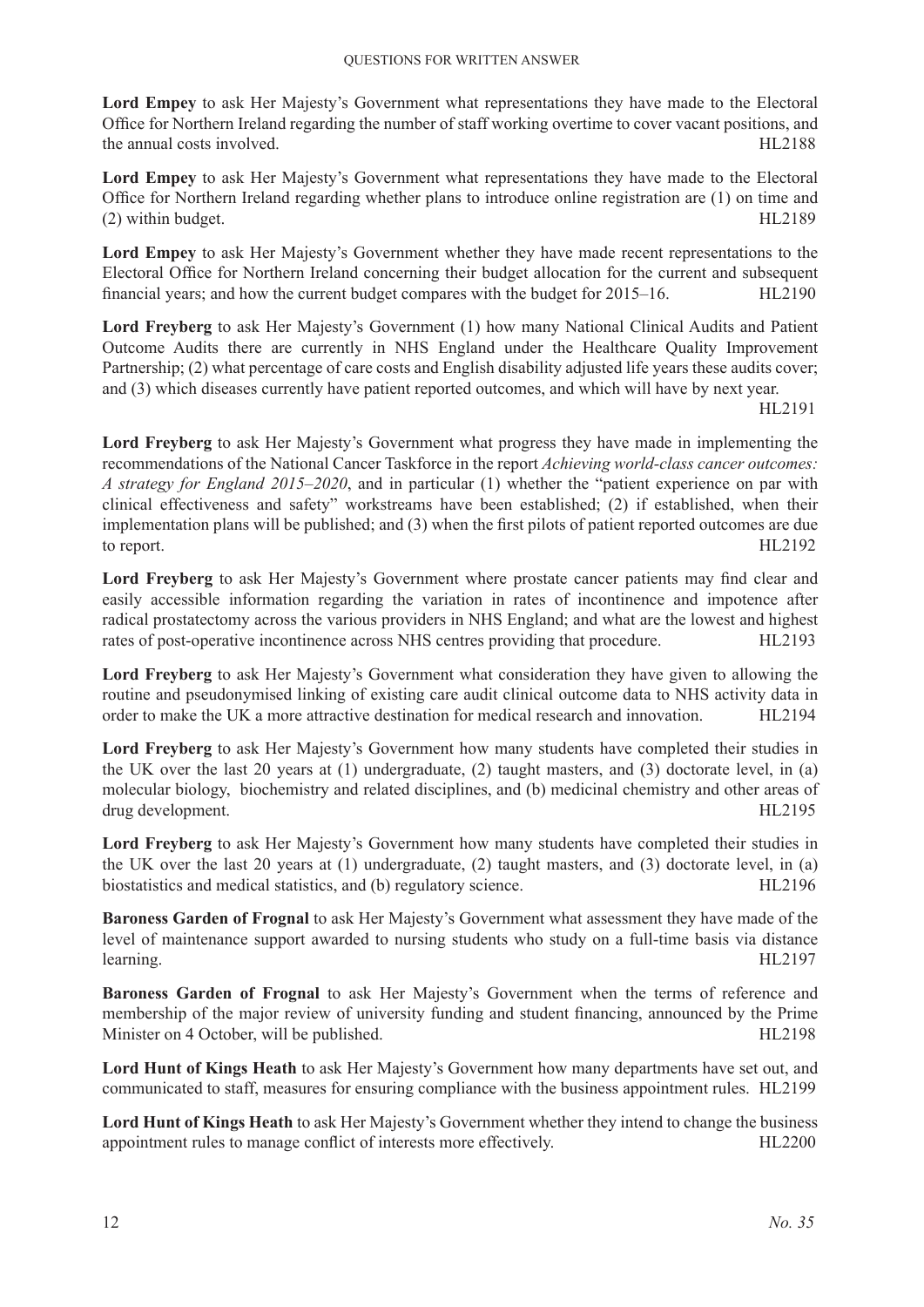**Lord Hunt of Kings Heath** to ask Her Majesty's Government when they expect to bring forward the Patient Safety Bill announced in the Queen's Speech in June. HL2201

**Lord Hunt of Kings Heath** to ask Her Majesty's Government what was the distribution of civil servants working in (1) England, (2) Scotland,(3) Wales, and (4) Northern Ireland, in each year since 2010.

HL2202

**Lord Hylton** to ask Her Majesty's Government, further to the Written Answer by Baroness Vere of Norbiton on 17 October (HL1733), notwithstanding the sentencing discretion of the courts, whether they plan to create any additional types of non-custodial sentences, such as enhanced community service, in the interests of reducing prison overcrowding and re-offending; and what discussions they have had on this issue with relevant voluntary organisations. HL2203

**Baroness Jones of Moulsecoomb** to ask Her Majesty's Government, further to the Written Answer by Lord Callanan on 16 October (HL1657), how many non-serious casualties resulted from cases where the driver failed to stop after a collision in 2016. HL2204

**Lord Kennedy of Southwark** to ask Her Majesty's Government what is their estimate of the change in the net migration figures for UK citizens in each of the last two quarters. HL2205

**Lord Kennedy of Southwark** to ask Her Majesty's Government whether they have made any projection of the number of deportations of (1) EU, and (2) non-EU, nationals from the UK after Brexit; and if so, what. HL2206

**Lord Kennedy of Southwark** to ask Her Majesty's Government how many intended deportations have been overturned by a discretionary decision to naturalise non-UK citizens by nationality, annually since 2010. HL2207

**Lord Kennedy of Southwark** to ask Her Majesty's Government what is the number of naturalisations by discretion (1) by nationality, (2) by gender, (3) by age, and (4) by ethnicity, annually since 2010.

HL2208

**Lord Kennedy of Southwark** to ask Her Majesty's Government what guidance is given to local councils on the costs of gifts presented to new British citizens at citizenship ceremonies. HL2209

**Lord Laird** to ask Her Majesty's Government (1) what measures they have taken in relation to any EU member states that are not in compliance with the sow stall ban contained in EU Directive 2008/120/EC; (2) which states have been subject to such measures; and (3) whether pork imports into the UK from noncompliant countries continue to be allowed. HL2210

**Lord Laird** to ask Her Majesty's Government what plans they have to amend the list of nationalities specified for public answer in the 2021 census; and which nationalities are being considered for inclusion as part of any such plans. HL2211

**Lord Laird** to ask Her Majesty's Government whether (1) taxis, (2) private hire cars, (3) Uber drivers, and (4) other types of taxi and private hire vehicle, are subject to VAT; and, if not, why not. HL2212

**Lord Lester of Herne Hill** to ask Her Majesty's Government, further to the answer by Baroness Vere of Norbiton on 16 October (HL Deb, cols 393–5), what are the terms of the agreement between the Chair of the Equality and Human Rights Commission and Lord Shinkwin regarding his participation in the Commission's work. HL2213

Baroness Lister of Burtersett to ask Her Majesty's Government, further to the Written Answer by Baroness Williams of Trafford on 25 July 2016 (HL1295), when they expect to publish their evaluation of the pilot scheme, carried out by the Home Office and the Department for Work and Pensions, to expedite the first payment of any benefit for which newly recognised refugees qualify. HL2214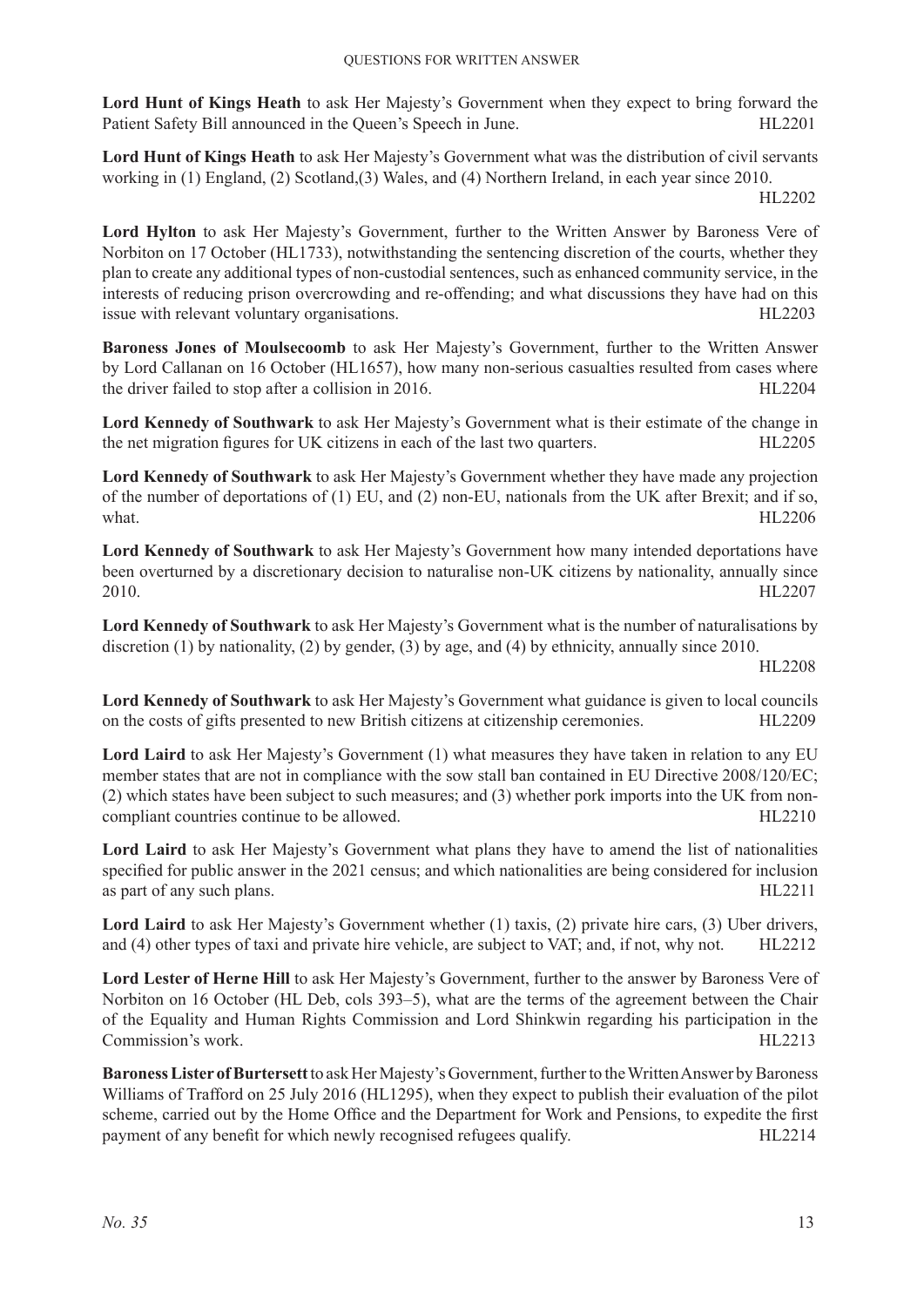**The Countess of Mar** to ask Her Majesty's Government what assessment they have made of the provision of, and access to, educational materials for girls whose education has been disrupted due to symptoms developed after human papilloma virus vaccination. HL2215

**The Countess of Mar** to ask Her Majesty's Government what assessment they have made of the number of girls diagnosed with mental health problems shortly after human papilloma virus vaccination, particularly when there has been no record of previous mental health disorder or serious health issues prior to vaccination and the vaccination of the vaccination of the vaccination of the vaccination of the vaccination

**The Countess of Mar** to ask Her Majesty's Government for how long the three vaccination regime for human papilloma virus, in the form of Gardasil, Gardasil 9 or Cervarix, maintains protection against infection. HL2217

**The Countess of Mar** to ask Her Majesty's Government whether the Department of Health recognises Chronic Fatigue Syndrome which develops up to six months after vaccination with human papilloma virus vaccine as a symptom of an adverse reaction to the vaccine. HL2218

**Lord Moonie** to ask Her Majesty's Government how much was spent by the British Consulate General Los Angeles' office on external consultants during the Golden Globe Awards 2017, Grammy Awards 2017 and Academy Awards 2017; what were the objectives set for such expenditure; and what assessment was made of the performance of external consultants against those objectives. HL2219

**Lord Moonie** to ask Her Majesty's Government what is their policy on international intergovernmental co-operation to offset market failures in the development of new antibiotics. HL2220

**Lord Myners** to ask Her Majesty's Government what representations they have made to EU member states regarding the cost of new customs facilities and infrastructure that would be required in the event of a no deal outcome from the Brexit negotiations. HL2221

**Lord Myners** to ask Her Majesty's Government what assessment they have made of the amount of tax income and public revenue that will be foregone as a result of the failure of Monarch Airlines. HL2222

**Lord Myners** to ask Her Majesty's Government whether the costs of repatriating customers of Monarch Airlines to the UK will be met, in any part, by HM Treasury; and if so, what assessment they have made of such costs. HL2223

**Lord Palmer** to ask Her Majesty's Government what assessment they have made of the potential impact on business resulting from the implementation, in their current form, of Articles 15 and 16 of the EU Tobacco Products Directive. HL2224 [I]

**Lord Palmer** to ask Her Majesty's Government whether they plan to pause implementation of Articles 15 and 16 of the EU Tobacco Products Directive in the light of concerns raised by UK business, and in the light of Brexit. HL2225 [I]

**Lord Palmer** to ask Her Majesty's Government what assessment they have made of the extent to which current proposals for implementation of Articles 15 and 16 of the EU Tobacco Products Directive, as consulted upon by the European Commission, go beyond the original intent of the Directive; and whether they support the implementation of such measures. HL2226 [I]

**Lord Rooker** to ask Her Majesty's Government what consideration they have given to holding a discussion with the governments of Denmark, the Netherlands, France, Poland and Germany, and the governments of the United States and Canada, on the difference in rates of neural tube defects in live births in those two groups of countries in order to explore the different policies which may have led to such differences.

HL2227

**Lord Rooker** to ask Her Majesty's Government whether they measure the effectiveness of advice given to women of child bearing age planning a pregnancy according to (1) socio-economic group, (2) ethnicity, and (3) regional location, and if so, how. HL2228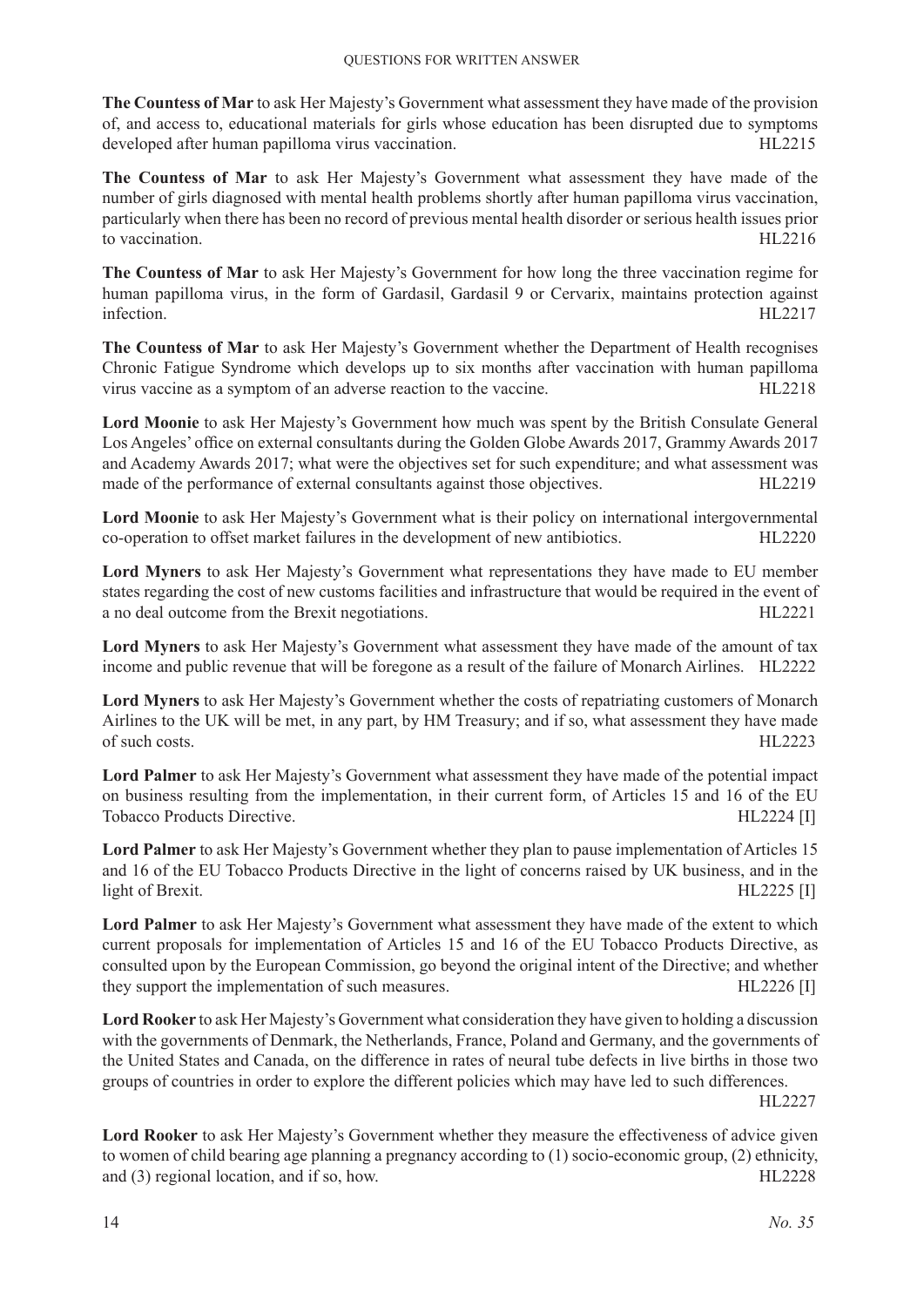Lord Rosser to ask Her Majesty's Government whether their recent response to the consultation on vehicle clocking means that no further action will be taken, or whether it means that consideration is being given to further action in the light of the responses to the consultation; and if it is the latter, whether the outcome of that consideration will be announced before the end of  $2017$ . HL2229

**Lord Scriven** to ask Her Majesty's Government what assessment they have made of the Sichuan Guodong Construction Group in relationship to the Sheffield City Council investment deal with that Group.

HL2230

**Lord Scriven** to ask Her Majesty's Government what risks they highlighted in their due diligence on the Sichuan Guodong Construction Group; and what information about those risks they then passed on to Sheffield City Council in the light of their investment deal with that Group. HL2231

**Lord Scriven** to ask Her Majesty's Government how many passports did not work at ePassport gates in airports in the UK in (1) 2014, (2) 2015, and (3) 2016. HL2232

**Lord Scriven** to ask Her Majesty's Government which Government departments are using facial biometric technology; and for what reasons and purposes. HL2233

**Lord Scriven** to ask Her Majesty's Government, if the proposed consultation on the Sheffield City Region deal does not proceed, what alternative steps they will take to proceed with the devolution agreement.

HL2234

**Lord Scriven** to ask Her Majesty's Government what is the number of facial biometric recognition systems currently being used by police forces in the UK. HL2235

**Lord Shipley** to ask Her Majesty's Government when they intend to publish the comprehensive careers strategy announced in the *Building the Industrial Strategy* Green Paper, published in January. HL2236

**Lord Shipley** to ask Her Majesty's Government what steps they are taking to ensure that working people of all ages have easy access to information and guidance on the education and training they can undertake to reskill or upskill. HL2237

**Baroness Tonge** to ask Her Majesty's Government what representations they have made to the government of Israel regarding restrictions placed on Palestinian families, including the welding shut of front doors of houses, in the occupied Old City of Hebron. HL2238

**Baroness Tonge** to ask Her Majesty's Government what was the Department for International Development's core and non-core funding to UNICEF in (1) 2014–15, (2) 2015–16, and (3) 2016–17. HL2239

**Baroness Tonge** to ask Her Majesty's Government what core and non-core funding the Department for International Development provided to Marie Stopes International in (1) 2014–15, (2) 2015–16, and (3) 2016–17. HL2240

**Baroness Tonge** to ask Her Majesty's Government how much bilateral expenditure was directly targeted by the Department for International Development towards HIV and AIDS issues in (1) 2015–16, and (2) 2016–17, listed as totals and divided into subgroups (a) HIV/AIDS including sexually transmitted infection prevention, and (b) HIV/AIDS including sexually transmitted infection treatment and care.

HL2241

**Baroness Tonge** to ask Her Majesty's Government how much bilateral expenditure was directly targeted by the Department for International Development towards reproductive health in (1) 2015–16, and (2) 2016–17, listed as totals and divided into subgroups (a) Population Policy and Administrative Management, (b) Reproductive Health Care, (c) Maternal and Neonatal Health, (d) Family Planning, and (e) Personnel Development for Population and Reproductive Health. HL2242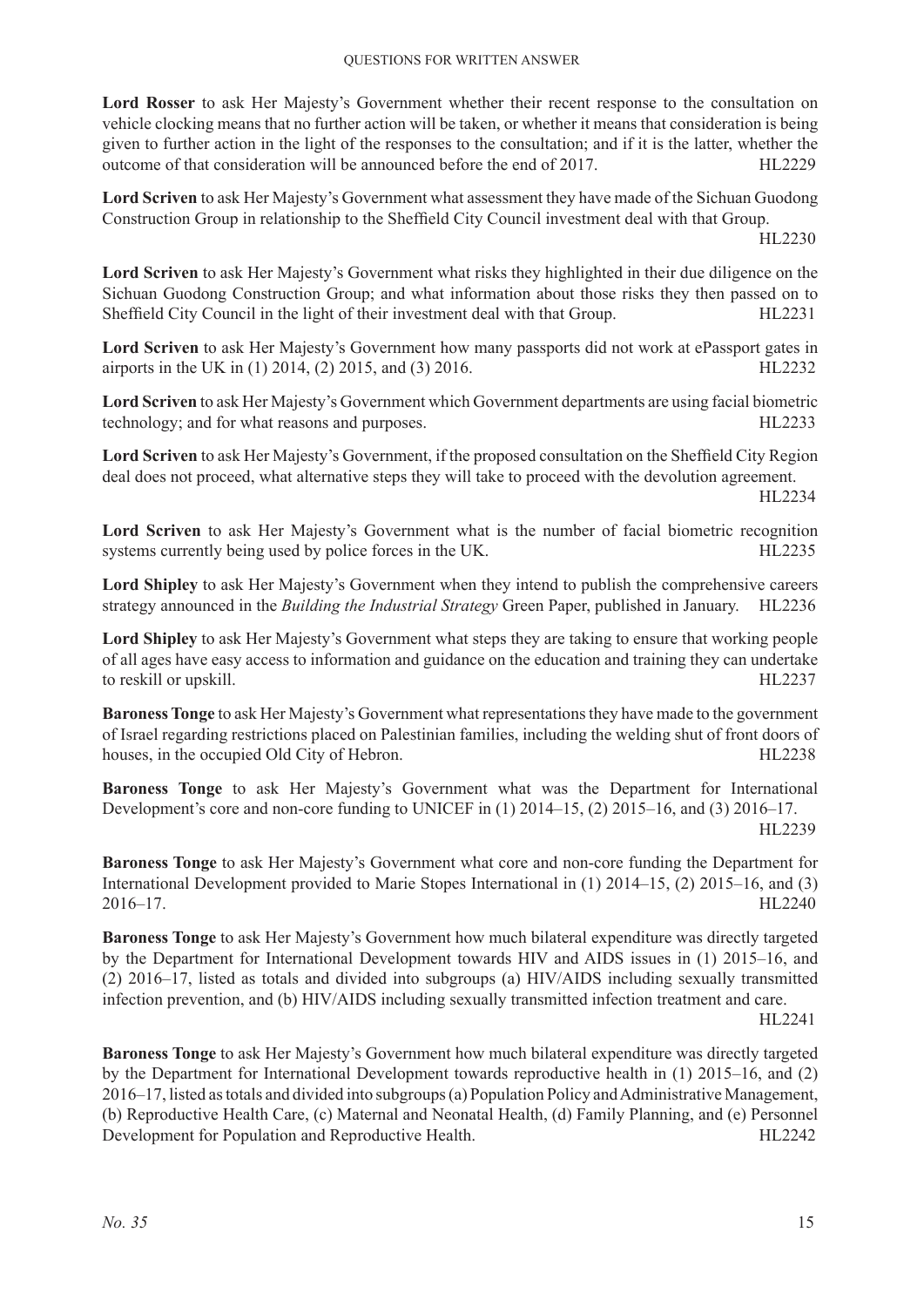**Lord Vinson** to ask Her Majesty's Government what assessment they have made of the impact on freedom of speech of the definitions used by the Crown Prosecution Service to identify racist or religious incidents and crimes and to monitor the decisions and outcomes, as detailed in their *Racist and Religious Hate Crime Prosecution Guidance.* HL2243

**Baroness Whitaker** to ask Her Majesty's Government why, in the Race Disparity Audit published on 10 October, they have not included information on housing, including permanent and transit sites, as well as unscheduled tenure, employment, social capital, income, and crime and policing, in respect of Gypsies and Irish Travellers. HIL2244

### **Questions unanswered after 10 working days**

*The questions asked on the dates shown in bold were due for answer by the dates in brackets. The Government department responsible for answering each Question is shown in square brackets.*

**2 October** (16 October) HL1678 Lord Ramsbotham [Ministry of Justice] HL1681 Lord Ramsbotham [Ministry of Justice]

*Number of questions allocated to each department which are unanswered after 10 working days*

Ministry of Justice (2)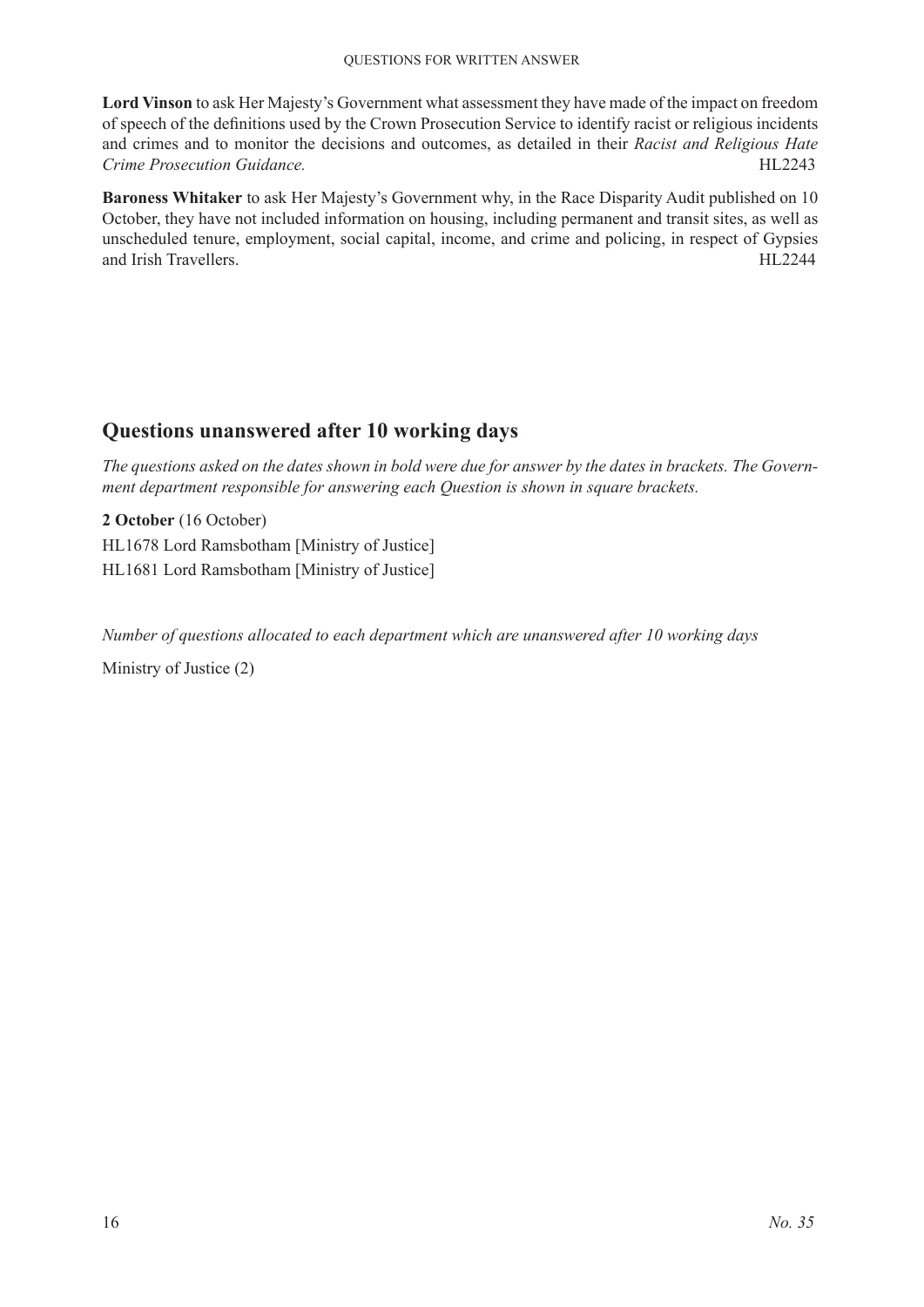# **Bills in Progress**

|                                                                                              | <b>Type of Bill</b> | To be<br>considered |
|----------------------------------------------------------------------------------------------|---------------------|---------------------|
| <b>Waiting for Second Reading</b>                                                            |                     |                     |
| Succession to Peerages Bill [HL]                                                             | Private Member's    |                     |
| Asset Freezing (Compensation) Bill [HL]                                                      | Private Member's    | 27 October          |
| Unpaid Work Experience (Prohibition) Bill [HL]                                               | Private Member's    | 27 October          |
| Equality Act 2010 (Amendment) (Disabled Access) Bill [HL]                                    | Private Member's    |                     |
| Democratic Political Activity (Funding and Expenditure) Bill<br>[HL]                         | Private Member's    | 27 October          |
| Home Education (Duty of Local Authorities) Bill [HL]                                         | Private Member's    |                     |
| Refugees (Family Reunion) Bill [HL]                                                          | Private Member's    |                     |
| Conscientious Objection (Medical Activities) Bill [HL]                                       | Private Member's    |                     |
| House of Lords Bill [HL]                                                                     | Private Member's    |                     |
| Creditworthiness Assessment Bill [HL]                                                        | Private Member's    |                     |
| Immigration Control (Gross Human Rights Abuses) Bill [HL]                                    | Private Member's    |                     |
| Local Government Elections (Referendum) Bill [HL]                                            | Private Member's    |                     |
| Registration of Marriage Bill [HL]                                                           | Private Member's    |                     |
| Open Skies Agreement (Membership) Bill [HL]                                                  | Private Member's    |                     |
| Ecumenical Marriage Bill [HL]                                                                | Private Member's    |                     |
| Family Relationships (Impact Assessment and Targets) Bill [HL]                               | Private Member's    |                     |
| Criminal Records Bill [HL]                                                                   | Private Member's    |                     |
| Bat Habitats Regulation Bill [HL]                                                            | Private Member's    |                     |
| Civil Partnership Act 2004 (Amendment) (Sibling Couples) Bill<br>[HL]                        | Private Member's    |                     |
| Divorce (Financial Provision) Bill [HL]                                                      | Private Member's    |                     |
| Duchy of Cornwall Bill [HL]                                                                  | Private Member's    |                     |
| Children Act 1989 (Amendment) (Female Genital Mutilation) Bill<br>[HL]                       | Private Member's    |                     |
| European Union (Information, etc.) Bill [HL]                                                 | Private Member's    |                     |
| Anonymity (Arrested Persons) Bill [HL]                                                       | Private Member's    |                     |
| BBC (Independence) Bill [HL]                                                                 | Private Member's    |                     |
| Local Housing Authority Debt Bill [HL]                                                       | Private Member's    |                     |
| Access to Palliative Care Bill [HL]                                                          | Private Member's    |                     |
| Cohabitation Rights Bill [HL]                                                                | Private Member's    |                     |
| Voting Age (Reduction) Bill [HL]                                                             | Private Member's    |                     |
| Abortion (Foetus Protection) Bill [HL]                                                       | Private Member's    |                     |
| Extension of Franchise (House of Lords) Bill [HL]                                            | Private Member's    |                     |
| EEA Nationals (Indefinite Leave to Remain) Bill [HL]                                         | Private Member's    |                     |
| Victims of Crime (Rights, Entitlements, and Notification of Child<br>Sexual Abuse) Bill [HL] | Private Member's    |                     |
| Schools (Mental Health and Wellbeing) Bill [HL]                                              | Private Member's    |                     |
| Policing Resources Bill [HL]                                                                 | Private Member's    |                     |
| Certificate of Loss Bill [HL]                                                                | Private Member's    |                     |
| Opticians Act 1989 (Amendment) Bill [HL]                                                     | Private Member's    |                     |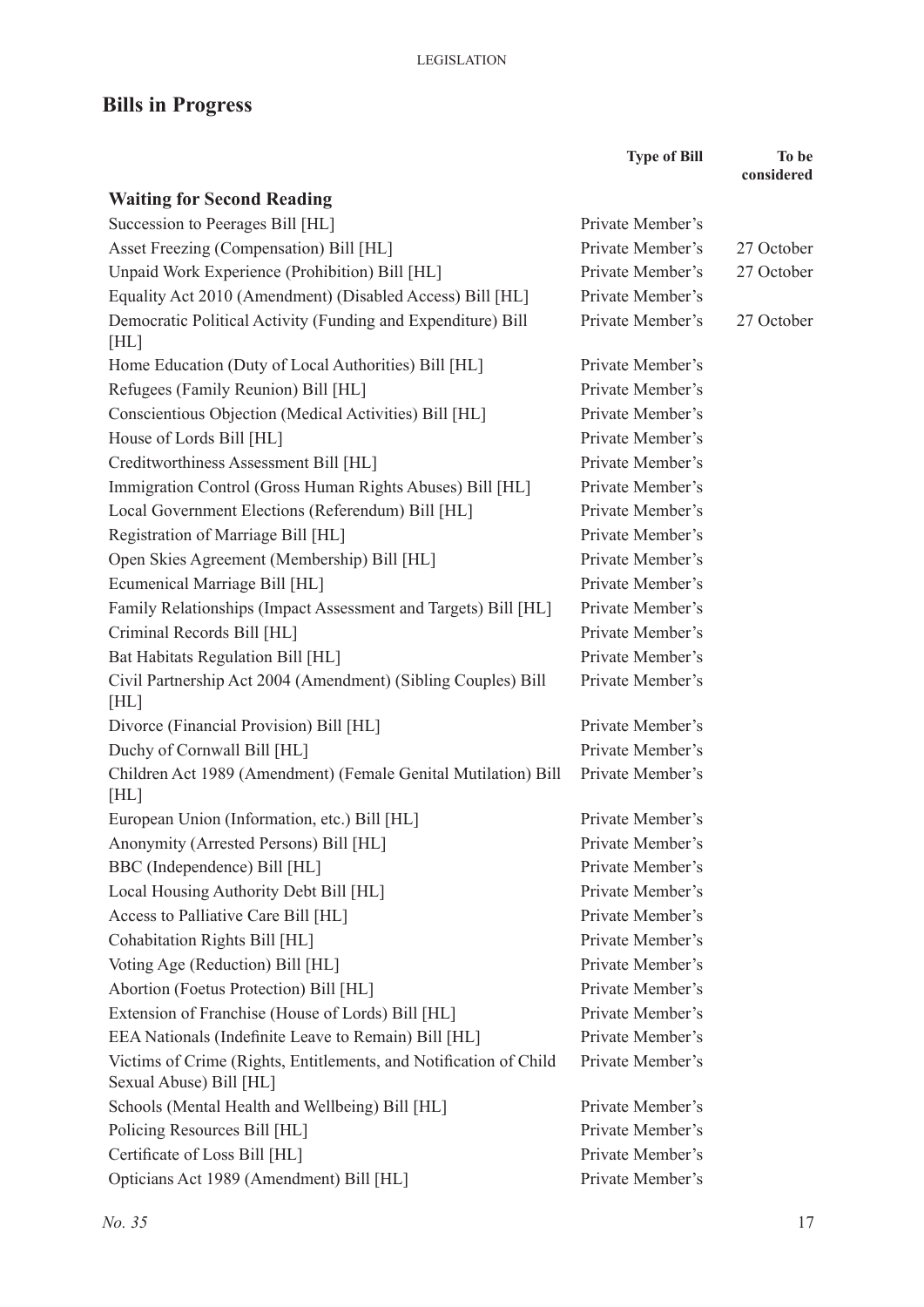#### **LEGISLATION**

| Digital Economy Act 2017 (Amendment) (Definition of Extreme<br>Pornography) Bill [HL] | Private Member's |            |
|---------------------------------------------------------------------------------------|------------------|------------|
| Marriage Act 1949 (Amendment) Bill [HL]                                               | Private Member's |            |
| Right to Die at Home Bill [HL]                                                        | Private Member's |            |
| Learning Disabilities (Review of Services) Bill [HL]                                  | Private Member's |            |
| European Union (Referendum on the Withdrawal Agreement) Bill<br>[HL]                  | Private Member's |            |
| Road Traffic Offenders (Surrender of Driving Licences Etc) Bill<br>[HL]               | Private Member's |            |
| Elections and Referendums (Advertising) Bill [HL]                                     | Private Member's |            |
| Abortion (Disability Equality) Bill [HL]                                              | Private Member's |            |
| Heritage Railways and Tramways (Voluntary Work) Bill [HL]                             | Private Member's |            |
| Unaccompanied Asylum Seeking Children (Legal Advice and<br>Appeals) Bill [HL]         | Private Member's |            |
| BBC Licence Fee Bill [HL]                                                             | Private Member's |            |
| Cosmetic Surgery (Standards) Bill [HL]                                                | Private Member's |            |
| Awards for Valour (Protection) Bill [HL]                                              | Private Member's |            |
| Modern Slavery (Transparency in Supply Chains) Bill [HL]                              | Private Member's |            |
| Property Boundaries (Resolution of Disputes) Bill [HL]                                | Private Member's |            |
| Civil Partnership Act 2004 (Amendment) (Mixed Sex Couples)<br>Bill [HL]               | Private Member's |            |
| Genocide Determination Bill [HL]                                                      | Private Member's |            |
| Kew Gardens (Leases) Bill [HL]                                                        | Private Member's |            |
| Carbon Emission Reductions Bill [HL]                                                  | Private Member's |            |
| Automatic Electoral Registration Bill [HL]                                            | Private Member's |            |
| European Union (Approvals) Bill                                                       | Government       | 25 October |
| City of London Corporation (Open Spaces) Bill                                         | Private          | 25 October |
| Sanctions and Anti-Money Laundering Bill [HL]                                         | Government       | 1 November |
| <b>Committed to an Unopposed Bill Committee</b>                                       |                  |            |
| Richmond Burgage Pastures Bill [HL]                                                   | Private          |            |
| University of London Bill [HL]                                                        | Private          |            |
| <b>Committed to a Grand Committee</b>                                                 |                  |            |
| Telecommunications Infrastructure (Relief from Non-Domestic<br>Rates) Bill            | Government       | 24 October |
| <b>Committed to a Committee of the Whole House</b>                                    |                  |            |
| Space Industry Bill [HL]                                                              | Government       | 23 October |
| House of Lords (Hereditary Peers) (Abolition of By-Elections)<br>Bill [HL]            | Private Member's |            |
| Age of Criminal Responsibility Bill [HL]                                              | Private Member's |            |
| Modern Slavery (Victim Support) Bill [HL]                                             | Private Member's |            |
| Data Protection Bill [HL]                                                             | Government       | 30 October |
| <b>Waiting for Report</b>                                                             |                  |            |
| Financial Guidance and Claims Bill [HL]                                               | Government       | 24 October |
| Air Travel Organisers' Licensing Bill                                                 | Government       | 25 October |
| <b>Waiting for Third Reading</b>                                                      |                  |            |
| Armed Forces (Flexible Working) Bill [HL]                                             | Government       | 25 October |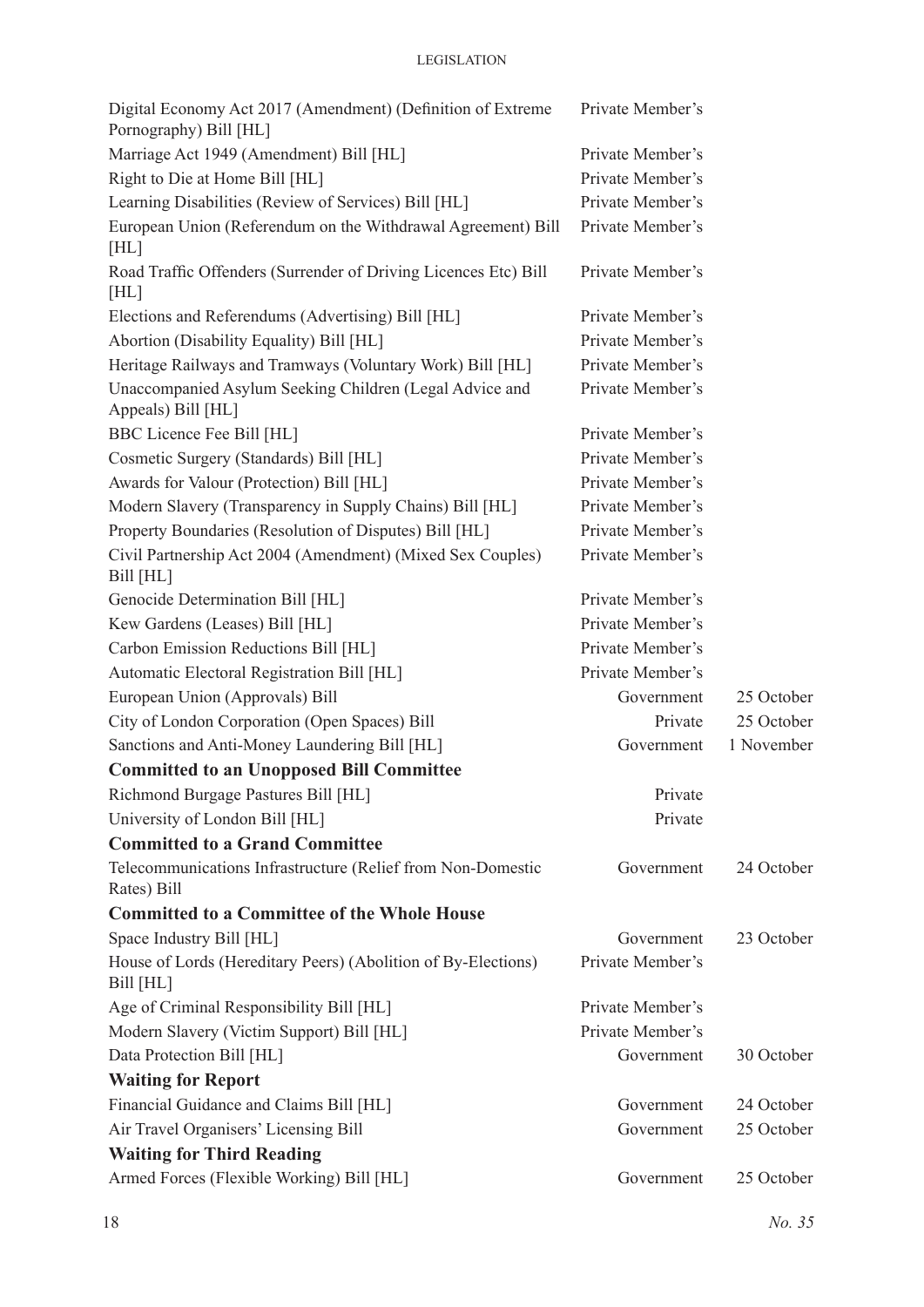#### **Waiting for Royal Assent**

New Southgate Cemetery Bill [HL] Private

#### **Statutory Instruments in Progress**

#### **Affirmative Instruments waiting for consideration by the Joint Committee on Statutory Instruments**

Draft International Headquarters and Defence Organisations (Designation and Privileges) Order 2017

Draft Unified Patent Court (Immunities and Privileges) Order 2017

Draft Pension Schemes Act 2015 (Transitional Provisions and Appropriate Independent Advice) (Amendment No. 2) Regulations 2017

Draft Banking Act 2009 (Service Providers to Payment Systems) Order 2017

Draft Misuse of Drugs Act 1971 (Amendment) (No. 2) Order 2017 (*24 October*)

Draft Renewables Obligation (Amendment) (Energy Intensive Industries) Order 2017

Draft Scotland Act 2016 (Onshore Petroleum) (Consequential Amendments) Regulations 2017 2017

Draft Small Business Commissioner (Scope and Scheme) Regulations 2017

Draft Greater Manchester Combined Authority (Public Health Functions) Order 2017

Draft Charitable Incorporated Organisations (Consequential Amendments) Order 2017

Draft Government Resources and Accounts Act 2000 (Audit of Public Bodies) Order 2017

Draft Scottish Banknote (Designation of Authorised Bank) Regulations 2017

Draft Small Business, Enterprise and Employment Act 2015 (Consequential Amendments, Savings and Transitional Provisions) Regulations 2017

Draft Criminal Justice (Scotland) Act 2016 (Consequential Provisions) Order 2017

Draft Business Contract Terms (Assignment of Receivables) Regulations 2017

Draft Community Drivers' Hours Offences (Enforcement) Regulations 2017

Draft Regulation of Social Housing (Influence of Local Authorities) (England) Regulations 2017 *6th Report from the Secondary Legislation Committee*

Draft Scotland Act 1998 (Insolvency Functions) Order 2017

Draft Scotland Act 1998 (Specification of Devolved Tax) (Wild Fisheries) Order 2017

Draft Selection of the President of Welsh Tribunals Regulations 2017

Draft Drug Dealing Telecommunications Restriction Orders Regulations 2017

Draft Risk Transformation Regulations 2017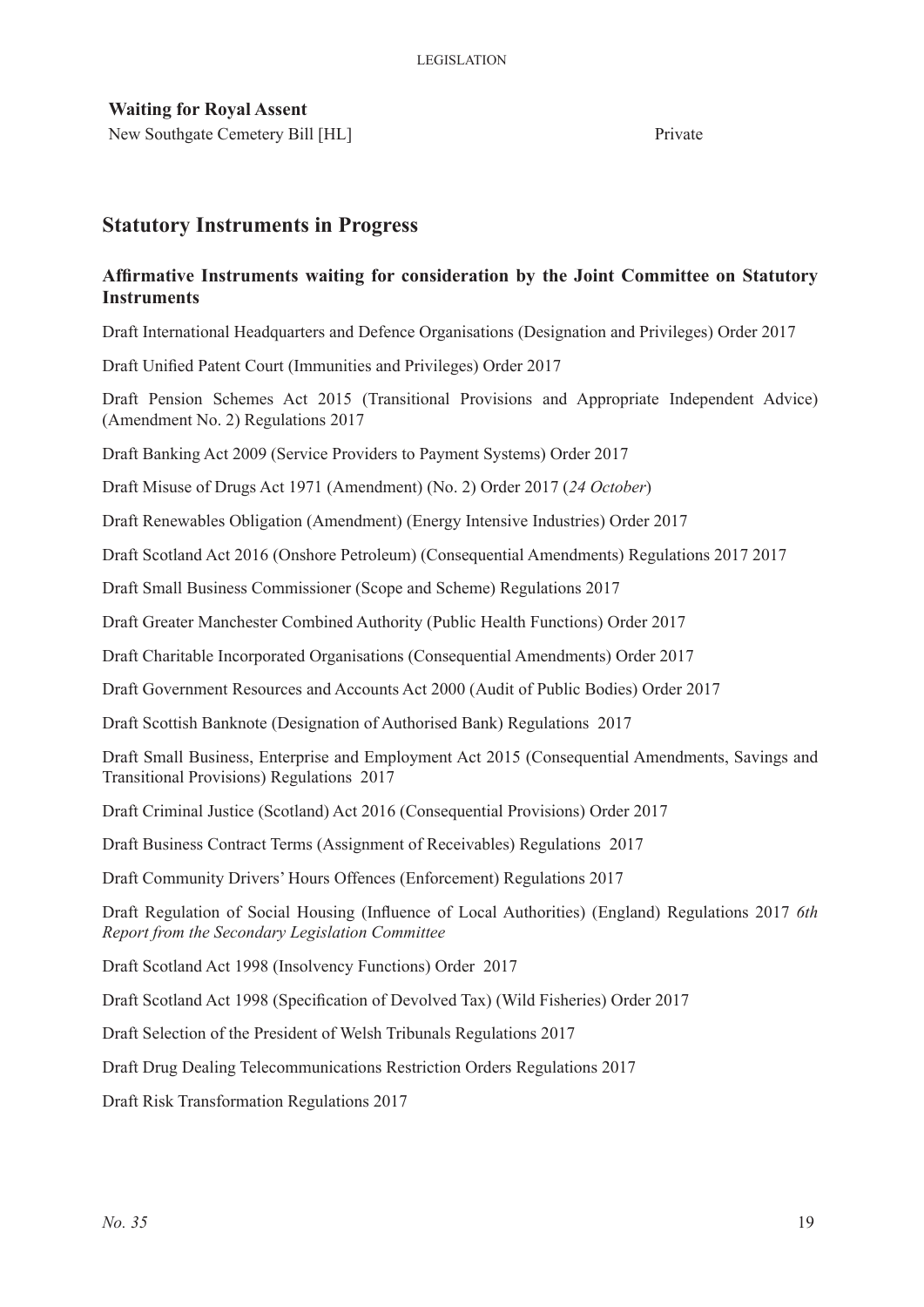#### **Affirmative Instruments waiting for Affirmative Resolution**

Draft Hunting Act 2004 (Exempt Hunting) (Amendment) Order 2015 *7th Report from the Secondary Legislation Scrutiny Committee, Session 2015–16*

Draft Non-Contentious Probate Fees Order 2017 *26th Report from the Joint Committee on Statutory Instruments Session 2016–17, 28th Report from the Secondary Legislation Scrutiny Committee Session 2016–17*

Draft Trade Union (Deduction of Union Subscriptions from Wages in the Public Sector) Regulations 2017 *29th Report from the Secondary Legislation Scrutiny Committee, Session 2016–17*

Draft Electricity Capacity (Amendment) Regulations 2017 *27th Report, Session 2016–17, from the Joint Committee on Statutory Instruments* (*25 October*)

Draft Electricity Supplier Obligations (Amendment and Excluded Electricity) (Amendment) Regulations 2017 *32nd Report, Session 2016–17, from the Secondary Legislation Scrutiny Committee, 27th Report, Session 2016–17, from the Joint Committee on Statutory Instruments* (*25 October*)

#### **Negative Instruments**

Universal Credit (Housing Costs Element for Claimants Aged 18 to 21) (Amendment) Regulations 2017 *28th Report from the Secondary Legislation Scrutiny Committee, Session 2016–17. Praying time expired 22 April.* 

Universal Credit (Tenant Incentive Scheme) Amendment Regulations 2017 *31st Report from the Secondary Legislation Scrutiny Committee, Session 2016–17. Praying time expired 29 June.* 

Social Security Benefit Up-rating Regulations 2017 *Not reported by the Secondary Legislation Scrutiny Committee. Praying time expired 22 June.*

Money Laundering, Terrorist Financing and Transfer of Funds (Information on the Payer) Regulations 2017 *2nd Report from the Secondary Legislation Scrutiny Committee. Praying time expired 9 October.* 

National Health Service (Pharmaceutical and Local Pharmaceutical Services) (Amendment) Regulations 2017 *Not reported by the Secondary Legislation Scrutiny Committee. Praying time expires 17 October. (19 October)*

Universal Credit (Housing Costs Element for Claimants Aged 18 to 21) (Amendment) Regulations (Northern Ireland) 2017 *3rd Report from the Secondary Legislation Scrutiny Committee. Praying time expires 24 October.* 

Criminal Justice (European Investigation Order) Regulations 2017 *4th and 5th Reports from the Secondary Legislation Scrutiny Committee. Praying time expires 27 October.* 

School Teachers' Pay and Conditions Order 2017 *5th Report from the Secondary Legislation Scrutiny Committee. Praying time expires 7 November.* 

Social Security (Restrictions on Amounts for Children and Qualifying Young Persons) (Amendment) Regulations (Northern Ireland) 2017 *1st Report from the Secondary Legislation Scrutiny Committee. Praying time expired 19 July.* 

National Health Service (Charges to Overseas Visitors) (Amendment) Regulations 2017 *Not reported by the Secondary Legislation Scrutiny Committee. Praying time expires 5 November.* 

#### **Other Instruments**

Draft Airports National Policy Statement: new runway capacity and infrastructure at airports in the South East of England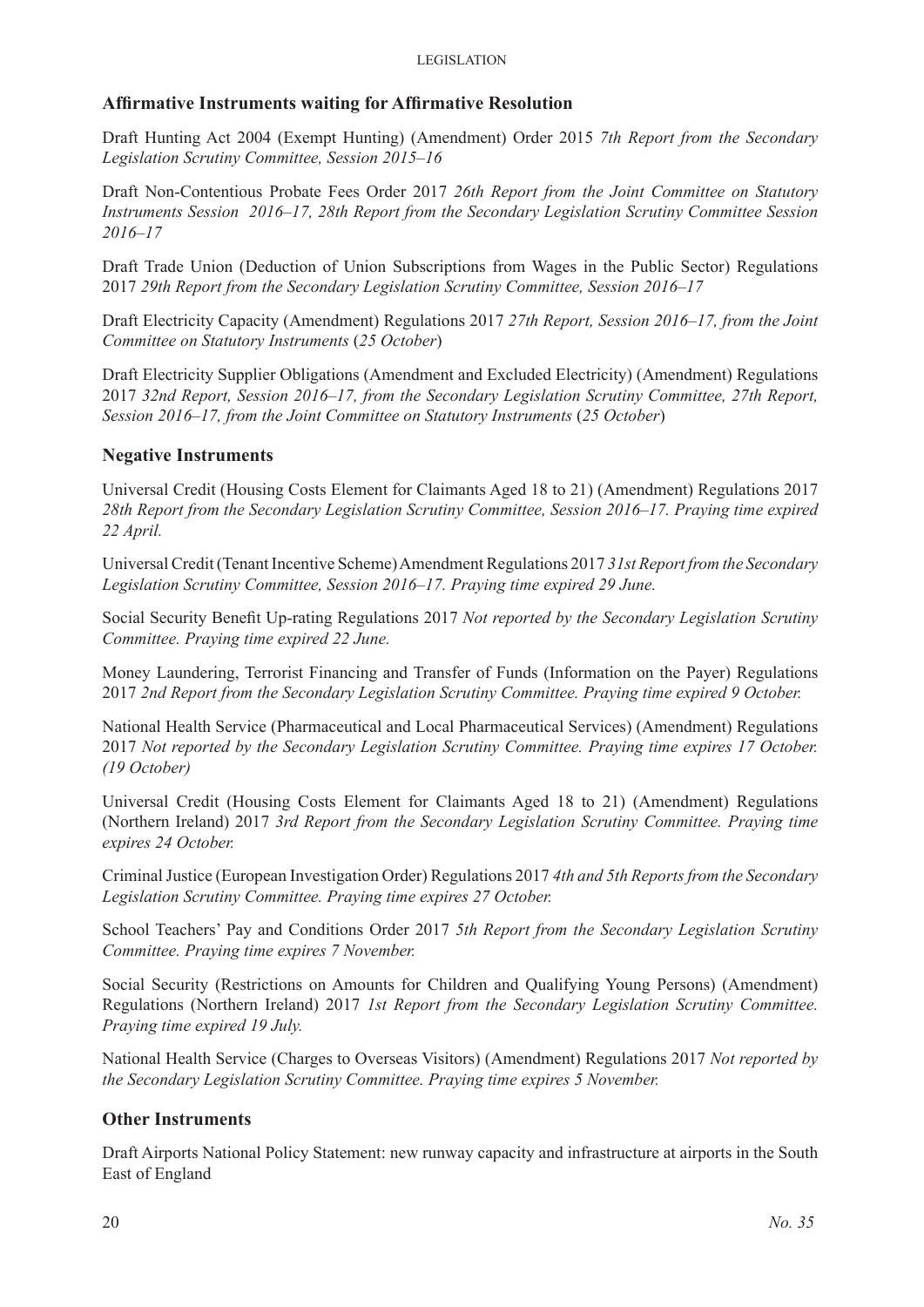#### **Retirements**

*The following members of the House have given notice of their intention to retire.*

Baroness Trumpington (24 October)

Lord Plumb (3 November)

Lord Condon (21 December)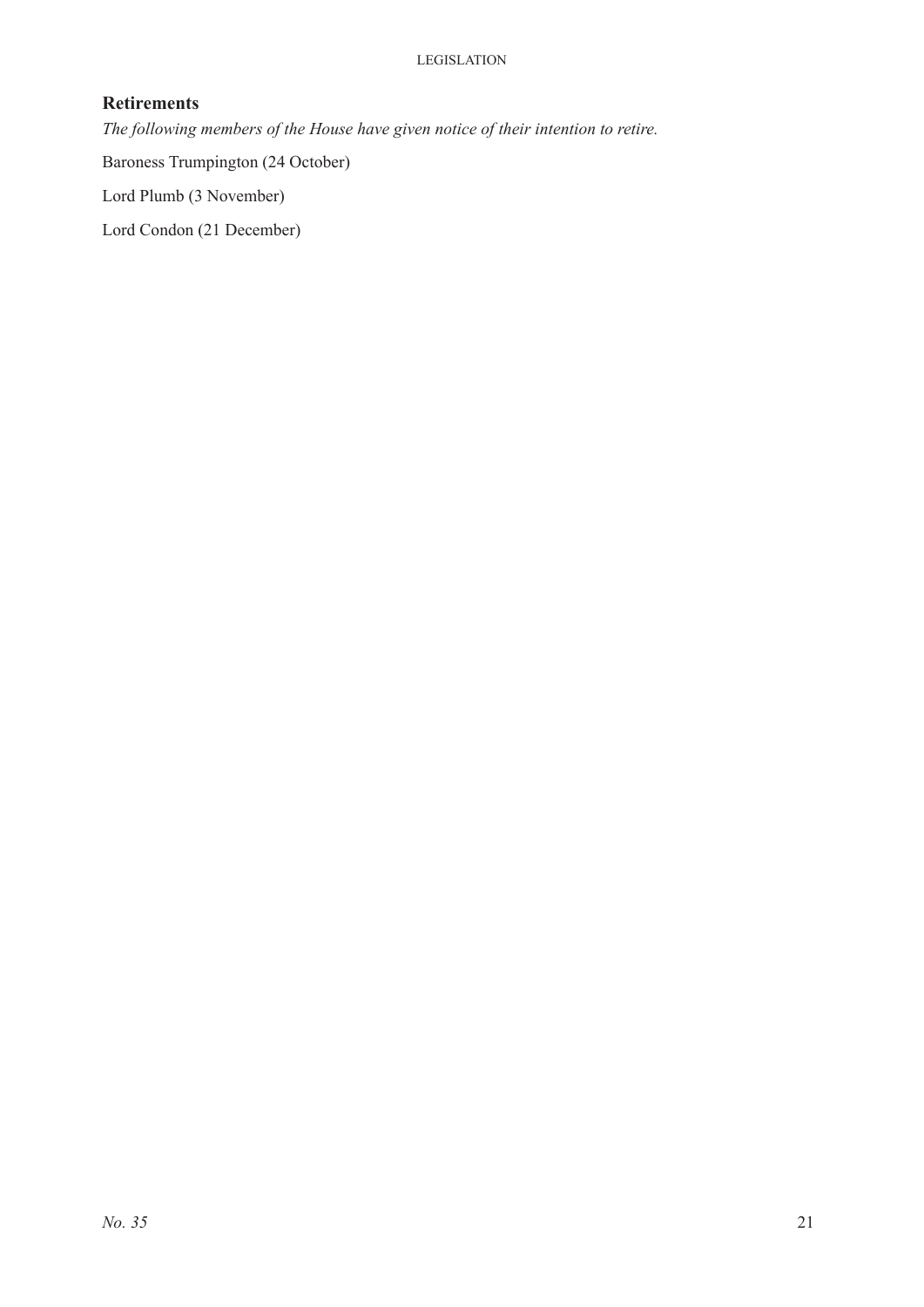# **Committees**

*Unless otherwise indicated, Committees meet in the Lords' rooms in the Committee Corridor. Only the next meeting of each Committee is listed below. Further details of these meetings, and of planned further meetings, may be found in the House of Lords Committees Weekly Bulletin.*

| <b>Thursday 19 October</b>                                      |                                 |                    |
|-----------------------------------------------------------------|---------------------------------|--------------------|
| EU Internal Market Sub-Committee                                | Room 4A                         | 10.00am            |
| EU External Affairs Sub-Committee                               | Room 1                          | 10.30am            |
| <b>Monday 23 October</b>                                        |                                 |                    |
| <b>Audit Committee</b>                                          | Room 2A                         | 4.00 <sub>pm</sub> |
| <b>Tuesday 24 October</b>                                       |                                 |                    |
| Science and Technology Committee                                | Room 4A                         | 10.00am            |
| <b>EU Justice Sub-Committee</b>                                 | Room 3                          | 10.30am            |
| Political Polling and Digital Media Committee                   | Room 2                          | 10.45am            |
| Natural Environment and Rural Communities Act 2006<br>Committee | Room 1                          | 11.00am            |
| Artificial Intelligence Committee                               | Room 4A                         | 3.15pm             |
| <b>Communications Committee</b>                                 | Room 2                          | 3.15pm             |
| <b>Economic Affairs Committee</b>                               | Room 1                          | 3.30pm             |
| Secondary Legislation Scrutiny Committee                        | Room 2A                         | 3.45pm             |
| European Union Committee                                        | Room 3                          | 4.00pm             |
| <b>Wednesday 25 October</b>                                     |                                 |                    |
| EU Energy and Environment Sub-Committee                         | Room 2                          | 10.00am            |
| EU Financial Affairs Sub-Committee                              | Room 4A                         | 10.00am            |
| Citizenship and Civic Engagement Committee                      | Room 3A                         | 10.30am            |
| <b>Thursday 26 October</b>                                      |                                 |                    |
| <b>Services Committee</b>                                       | Other (Parliamentary<br>Estate) | 2.00 <sub>pm</sub> |
| <b>Monday 30 October</b>                                        |                                 |                    |
| Procedure Committee                                             | Room 1                          | 4.15pm             |
| <b>Tuesday 31 October</b>                                       |                                 |                    |
| Liaison Committee                                               | Room 2A                         | 4.00 <sub>pm</sub> |
| <b>Wednesday 1 November</b>                                     |                                 |                    |
| <b>Constitution Committee</b>                                   | Room 1                          | 10.15am            |
| Delegated Powers and Regulatory Reform Committee                | Room 3A                         | 10.30am            |
| <b>Monday 6 November</b>                                        |                                 |                    |
| House of Lords Commission                                       | Lord Speaker's<br>Office        | 4.00 <sub>pm</sub> |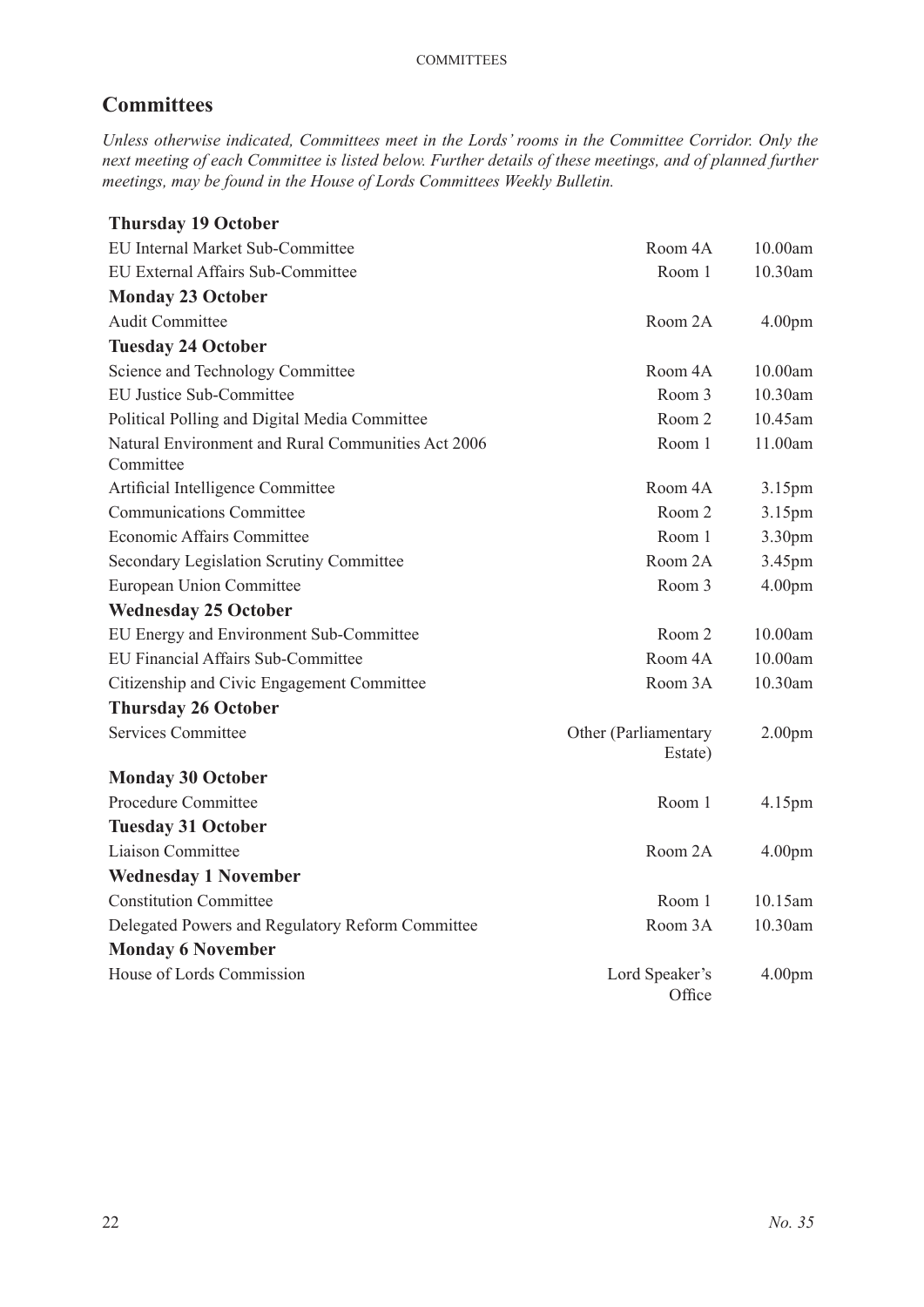# **Minutes of Proceedings of Wednesday 18 October 2017**

*The House met at 3.00pm.*

*Prayers were read by the Lord Bishop of Newcastle.*

1 **Oaths** The following Lords took and subscribed the oath and signed an undertaking to abide by the code of Conduct:

Robert Haldane Lord Smith of Kelvin

Rowan Douglas Lord Williams of Oystermouth

2 **Notification of retirement** The Clerk of the Parliaments informed the House that he had received written notice from Lord Condon under section 1 of the House of Lords Reform Act 2014 stating that he would retire from the House on 21 December.

#### **Select Committee Reports**

#### 3 **Delegated Powers and Regulatory Reform**

The following Reports from the Select Committee were made and ordered to be printed:

Telecommunications Infrastructure (Relief from Non-Domestic Rates) Bill. (5th Report, HL Paper 26) Data Protection Bill [HL] (6th Report, HL Paper 29)

#### 4 **Constitution**

The following Reports from the Select Committee were made and ordered to be printed:

The Legislative Process: Preparing Legislation for Parliament. (4th Report, HL Paper 27) The Salisbury-Addison Convention. (5th Report, HL Paper 28)

#### **Public Business**

5 **Product recall: tumble driers** A question was asked by Baroness Neville-Rolfe and answered by Viscount Younger of Leckie.

6 **Medical examiners and death certification** A question was asked by Lord Low of Dalston and answered by Lord O'Shaughnessy.

7 **Brexit: creative industries** A question was asked by Baroness Quin and answered by Lord Ashton of Hyde.

8 **Disabled children: online and verbal abuse** A question was asked by Baroness Gale and answered by Baroness Williams of Trafford.

9 **Sanctions and Anti-Money Laundering Bill [HL]** Lord Ahmad of Wimbledon presented a bill to make provision enabling sanctions to be imposed where appropriate for the purposes of compliance with United Nations obligations or other international obligations or for the purposes of furthering the prevention of terrorism or for the purposes of national security or international peace and security or for the purposes of furthering foreign policy objectives; to make provision for the purposes of the detection, investigation and prevention of money laundering and terrorist financing and for the purposes of implementing Standards published by the Financial Action Task Force relating to combating threats to the integrity of the international financial system; and for connected purposes. It was read a first time and ordered to be printed. (HL Bill 69)

10 **Sanctions and Anti-Money Laundering Bill [HL]** The Explanatory Notes on the bill were ordered to be printed. (HL Bill 69–EN)